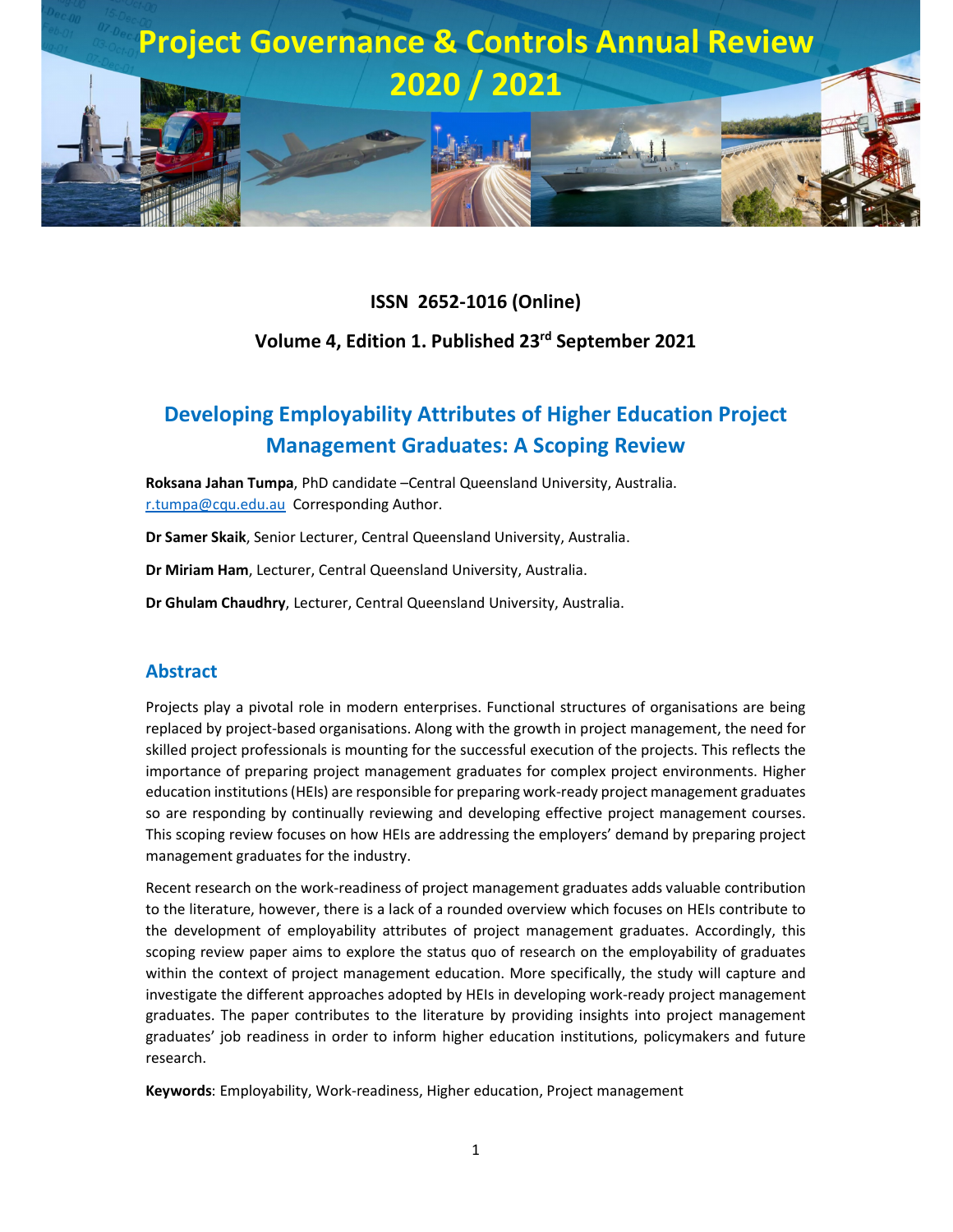### **Introduction**

Employability is one of the most highly prioritised agenda items of contemporary higher education all over the world as HEIs are often under pressure to produce employable graduates (Bridgstock, 2009; Mok et al., 2016). In Australia, employed graduates are expected to contribute to the sustainable economic growth of the country (Smith et al., 2014). Simultaneously, the reason students make investments in education is for achieving the marketable set of skills (Saunders & Zuzel, 2010). Hence, HEIs have a responsibility to help students develop the appropriate set of skills, thus increasing their productivity and their earnings (Suleman, 2017).

The number of project-based operations has been increasing exponentially in recent years. It is anticipated that project-oriented organisations will require approximately 87.7 million project management professionals working in project management-oriented roles by 2027 (PMI, 2017). In addition, roughly 2.2 million project-oriented roles need to be filled by 2027 (PMI, 2017). With the increase in growth in project management jobs, most of the project practitioners are reaching retirement age. While this opens new avenues up for project professionals, the scarcity of qualified project practitioners might pose potential risks for projectised organization relying on those talents to implement strategic initiatives, drive change and deliver innovation. As a result, the potential talent gap may result in an approximate loss of around US\$207.9 billion in GDP by 2027 in Canada, Australia, UAE, United States, China, Japan, India, United Kingdom, Brazil, Saudi Arabia and Germany (PMI, 2017). This reflects the importance of preparing project management graduates for the complexity of the project environment by HEIs (Borg & Scott-Young, 2020a).

The purpose of this scoping review paper is to examine HEIs' effort to prepare project management graduates for the world of project work. The rest of the paper is structured as follows: the theoretical underpinnings of the review, conceptual framework, definition of employability, graduate attributes of project management graduates, work-readiness of project management graduates, project managers' competencies and the role of universities in graduate work-readiness. Conclusion and future direction are discussed next.

# **Theoretical underpinnings**

Students join HEIs not only to gain knowledge but to identify a career path and gain an understanding of professional culture and norms as part of their work readiness. HEIs are expected to develop graduates who possess the skills and attributes demanded by employers. As this review discusses the development of human capital, the paper is grounded on a combination of Becker's (1962) Human Capital theory and Gale and Shapley's (1962) Matching Theory.

Human Capital theory is a theory of earnings and was first developed by Becker and Mincer in 1962. According to Becker, the most crucial investment in human capital is education and training. Becker's (1975) Human Capital Theory proposes that the productivity of an individual is increased through the accumulation of knowledge during the education period which subsequently helps to improve their job performance (Becker, 1964). The core idea rests on the concept that individuals make investments in their education and training to achieve economic advantages. Becker perceives that academic attainment and economic gain share a proportional relationship. By participating in education and training, the graduates expect to open up better career development, broaden job opportunities and earn higher over time, thus contributing to the economic growth of the nation. Hence, HEIs should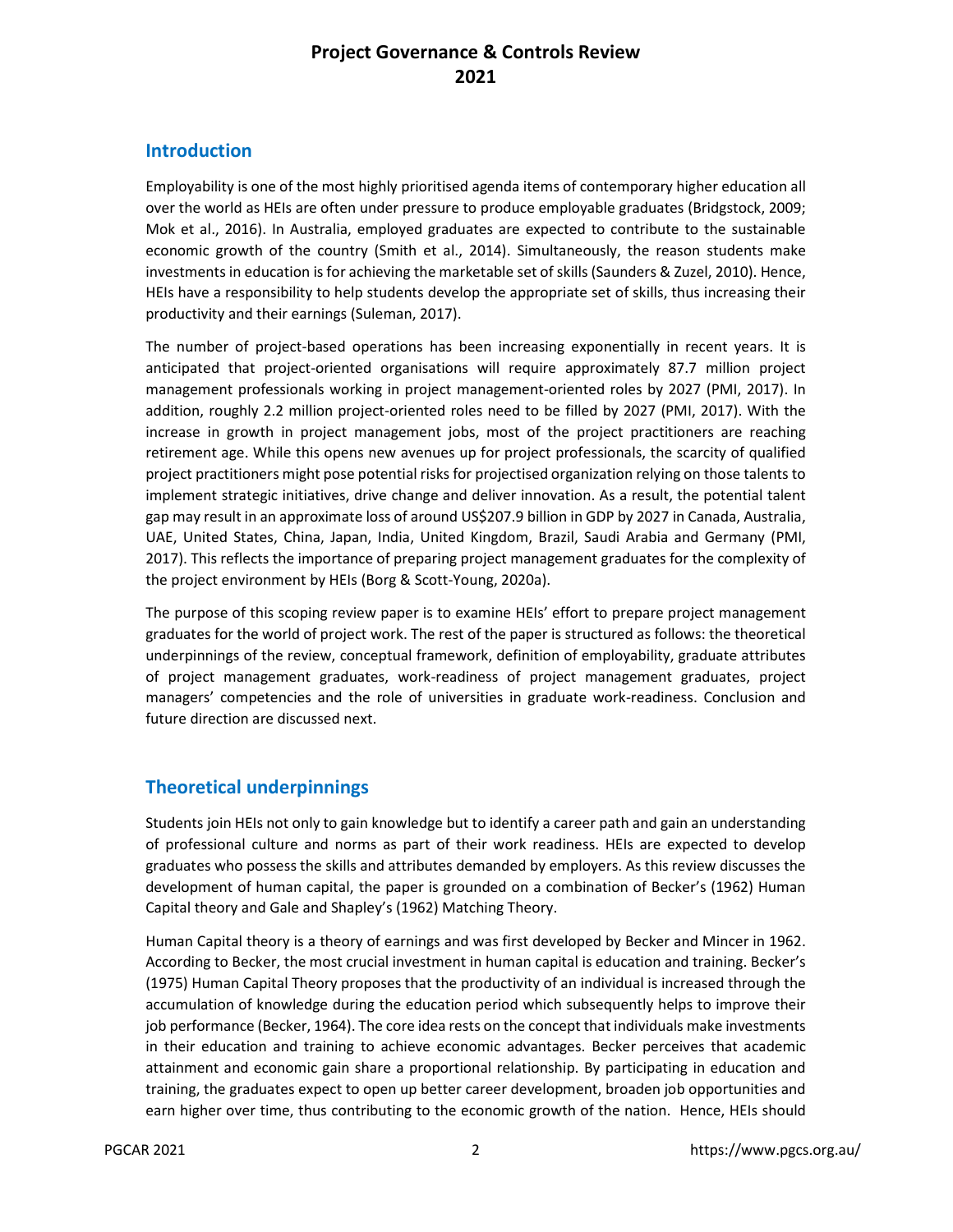produce graduates who add value to the economy of the labour market. Therefore, this review focuses on understanding project management graduates' required competencies and how they can be better prepared by HEIs so that graduates can contribute to the sustainable economic growth of the nation.

Equally this review adopted the lens of Matching Theory. Matching Theory focuses on the matching of two sides (Abdulkadiroglu & Sönmez, 2013). As outlined above, there are two sides to the discussion of project management graduates: their work-ready attributes and employers' demanded skills. It is only when HEIs align the graduate attributes to those demanded by employers, can project management graduates make a successful transition into the labour market. Therefore, this review considered the literature about how HEIs contribute to the work readiness of project management graduates and what employers' expectation of the graduates.

#### **Conceptual framework**

A conceptual framework provides an extensive understanding of a phenomenon or phenomena as a network, or "a plane," of interlinked concepts. A conceptual framework aims to achieve two objectives (1) offering a theoretical clarification around the research being investigated (2) providing the reader with a clear outline of the research objectives and how that will be obtained (King et al., 1994). The lens of this review paper is how HEIs can contribute to the development of employability skills in project management graduates. Figure 1 demonstrates a proposed conceptual framework for this review. The independent variable considered was HEIs. On other hand, the work-readiness of project management graduates was considered as a dependent variable. In this review, the role of HEIs is examined to develop work-ready attributes in project management graduates.

HEIs can take a range of initiatives to help develop work-ready competencies such as soft and technical skills. The design of new project management degrees and the inclusion of a range of activities may contribute to the preparedness of project management graduates. As proposed in Figure 1, project management graduates are highly unlikely to develop the demanded competencies and make a successful transition from universities to the world of work unless they are taught the skills and attributes required for the workplace. The authors of this review are interested in exploring what HEIs can propose to produce work-ready graduates by setting and mapping critical graduate attributes to their curriculum.



**Figure 1:** A proposed conceptual framework.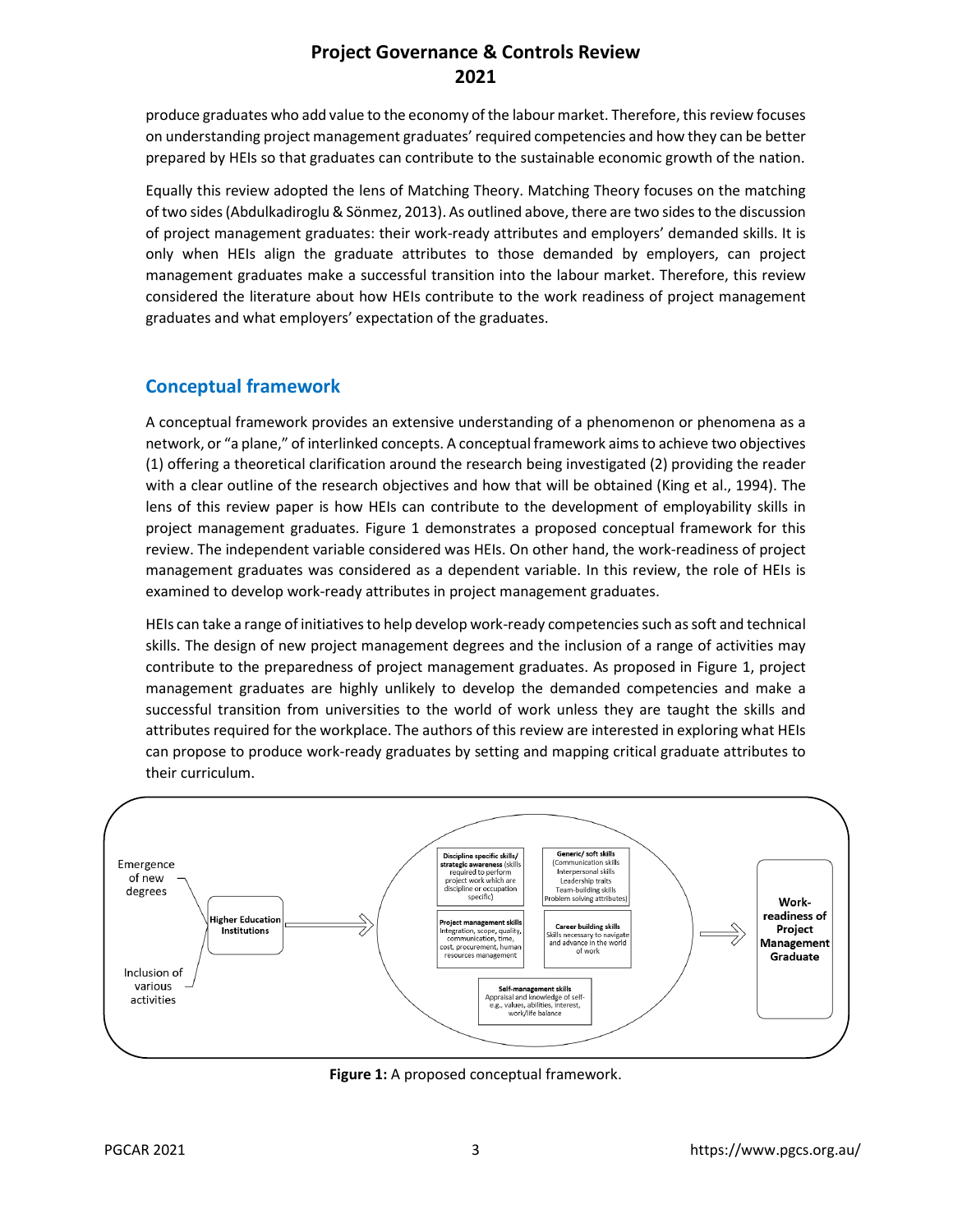## **What is Employability?**

Gazier first conceptualised employability in the early twentieth century. Henceforth, employability has been extensively discussed in the literature. A shift in the concept of employability was noticed from the 1940s to 1990s (Grazier, 1998). While higher education qualifications used to be considered a certain route to successful employment, the notion of graduate employability appears to change over time. In the contemporary world of work, graduates need to demonstrate their adaptability to changes and face countless challenges (Clarke, 2018; de Weert, 2007). Defining employability is complicated. Numerous scholars share the complexity involved in defining employability (Harvey, 2005; Holmes, 2006). Gazier (1998) described employability as a "fuzzy notion, often ill-defined and sometimes not defined at all" (p. 298) whereas employability is defined as a "confusing professional buzzword" by Thijssen et al. (2008).

The meaning of employability varies from one stage to another of a professional career. For higher education graduates, employability means finding a job or becoming employed whereas a person who is employed requires the capability of managing the ever-changing demands of the professional world and navigating successfully in the world of work to be sustainable in their employment (Nilsson, 2010). Although the meaning of employability is contextual, it can be approached through three perspectives in general (1) societal or national perspectives comprising of employment of society as a whole and economic health; (2) organisational perspectives referring to employees being capable of completing all tasks required (3) individualistic perspective comprising of an individual's ability to be sustainable in a job (Versloot et al., 1998).

On the other hand, employability can be defined as a collection of skills, attributes, and characteristics that an employee needs to demonstrate to a prospective employer (Lowden et al., 2011). Similarly, an individual's capacity to be able to maintain sustainable employment was defined as employability (Hillage & Pollard, 1998). In a similar vein, employability has been defined as "the ability to keep the job one has or to get the job one desires" by Rothwell and Arnold (2007, p.25). Additionally, Hogan et al. (2013) provided a similar definition of employability aimed at obtaining and keeping a job. A more precise definition was provided by Green et al. (2013) as "gaining, sustaining and progressing in employment" (p. 1). Similarly, Harvey (2005) disagreed that employability is limited to just getting a job. A range of literature mirrors Harvey's (2005) argument adding that employability is not only about acquiring cognitive skills (Yorke, 2006), but also a combination of obtaining qualifications, being workready, developing career and achieving critical and reflective skills (Harvey, 2005; Hillage & Pollard, 1998; Riebe et al., 2010). Along the same lines, York (2004) defined employability as a "set of achievements, skills, understandings and personal attributes – which makes graduates more likely to gain employment and be successful in their chosen occupations" (p. 410). A longer-term outlook of employability has shifted from an individual being able to secure a job to securing a range of attributes that make an individual attractive to multiple employers (Boden & Neveda, 2010). The recent emphasis has been driven by the change in employability policy, the increased emphasis given on lifetime job security, and skill-based and work-based solutions (Hillage & Pollard, 1998).

In Australia and the United Kingdom, the employment rate is dependent on the number of graduates who secure employment after six months of graduation (Department of Education, Science & Training, 2004). The government funding in the universities depends on the full-time employment of their graduates. However, the implementation of first-destination employment to assess the employability rate seems to be troublesome. The same notion was echoed by Dacre Pool and Sewell (2007). According to Dacre Pool and Sewell (2007), the concept of employability should not be assessed based on a graduate's ability to secure a position in the industry within a set time frame. Because some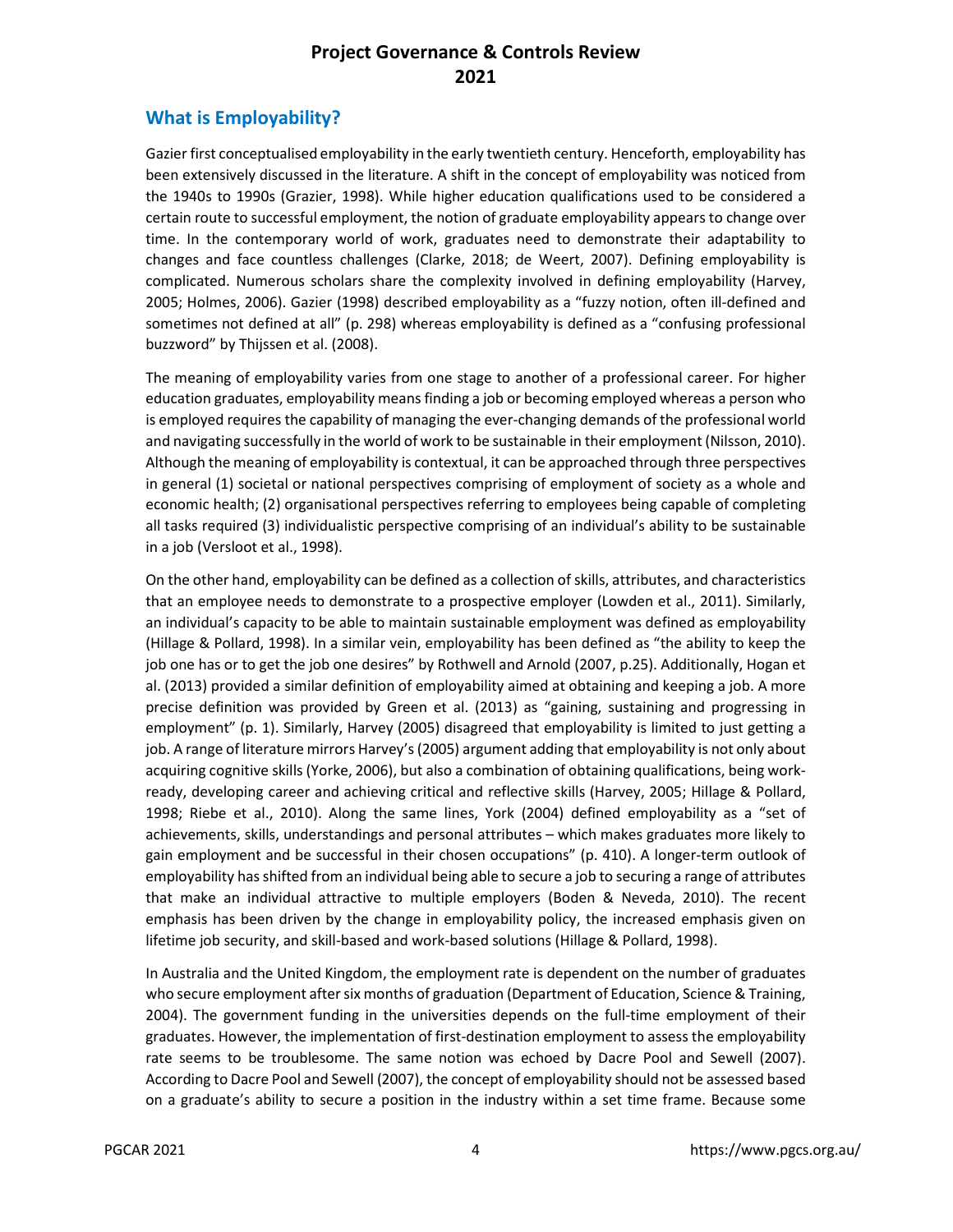graduates may not have got engaged in graduate-level jobs under the pressure of financial burden. Therefore, measuring graduate employability depending on securing a position within six months of graduation provided an indistinct indication of students' employability (Dacre Pool & Sewell, 2007). Harvey et al. (2002) also criticised the concept of measuring employability based on obtaining fulltime employment within six months upon graduation noting that employability covers much more than just gaining employment upon graduation as there may be some graduates who may have joined a lower-level job due to financial burden.

Employability is not just about vocational and academic skills. Individuals need relevant and usable labour market information to help them make informed decisions about the options available to them. They may also need support as to how to access such information successfully and to interpret that information and turn it into intelligence. Finally, people also need opportunities to do things differently and to access relevant training (Hillage & Pollard, 1998). According to Small et al. (2018), the capacity to be self-reliant in navigating the labour market, utilising knowledge, individual skills and attributes, and adapting them to the employment context, showcasing them to employers, while taking into account external and other constraints are vitally important.

The extant literature has a number of employability frameworks such as The DOTS model (Decision learning, Opportunity awareness, Transition learning and Self-awareness), The USEM model (Understanding, Skills, Efficacy, Metacognition) and The CareerEDGE model (Career development learning, Experience, Degree subject knowledge, understanding and skills, Generic skills, Emotional intelligence). McQuaid and Lindsay (2005) also developed an employability framework that can be applied across various sectors. The framework was classified into individual factors, personal factors and external factors (McQuaid & Lindsay, 2005). Bennet et al. (1999) proposed a model consisting of five elements such as generic skills, disciplinary content knowledge, disciplinary skills, workplace awareness, and workplace experience. Another model was proposed by Bridgstock (2009) consisting of career management, employability skills, underpinning traits and dispositions, discipline-specific skills, generic skills, self-management skills and career-building skills. Bridgstock claimed Australian universities should recognise the significance of wider skill sets rather than narrow generic skills to effectively engage in graduate employability. Universities should not only map generic skills on the curriculum, but they should also involve the development and implementation of programs addressing career building and self-management skills, the partnership between faculties and career services. Clark (2018) demonstrated an integrated model of graduate employability comprised of human capital, social capital, individual behaviours and attributes that underpin an individual's perceived employability in a labour market context, and that, in combination, these influence employment outcomes. Hillage and Pollard (1998) proposed four main elements consisting of employability. Firstly, an individual's "employability assets" incorporates knowledge, skills and attitudes. Secondly, "deployment" involves career management skills. Thirdly, a person's "presentation" skills such as previous work experience, resume writing skills and techniques for handling interviews. The fourth, "personal circumstances" and "external constituents" include family accountability and available jobs in the industry respectively.

Although there are a wide range of frameworks present in the literature, the most comprehensive appears to be the CareerEDGE model. However, interpersonal attributes are absent in the CareerEDGE model and hence, should be added to the existing model. The model provides guidelines for HEIs regarding what should be included and considered in the curriculum. This model also allows all higher education stakeholders to explain each component of the model without clouding its significance. Through this model, key stakeholders, HEIs and employers can investigate their roles and contribution to graduate employability. Most importantly, this model is applicable for any stage of employability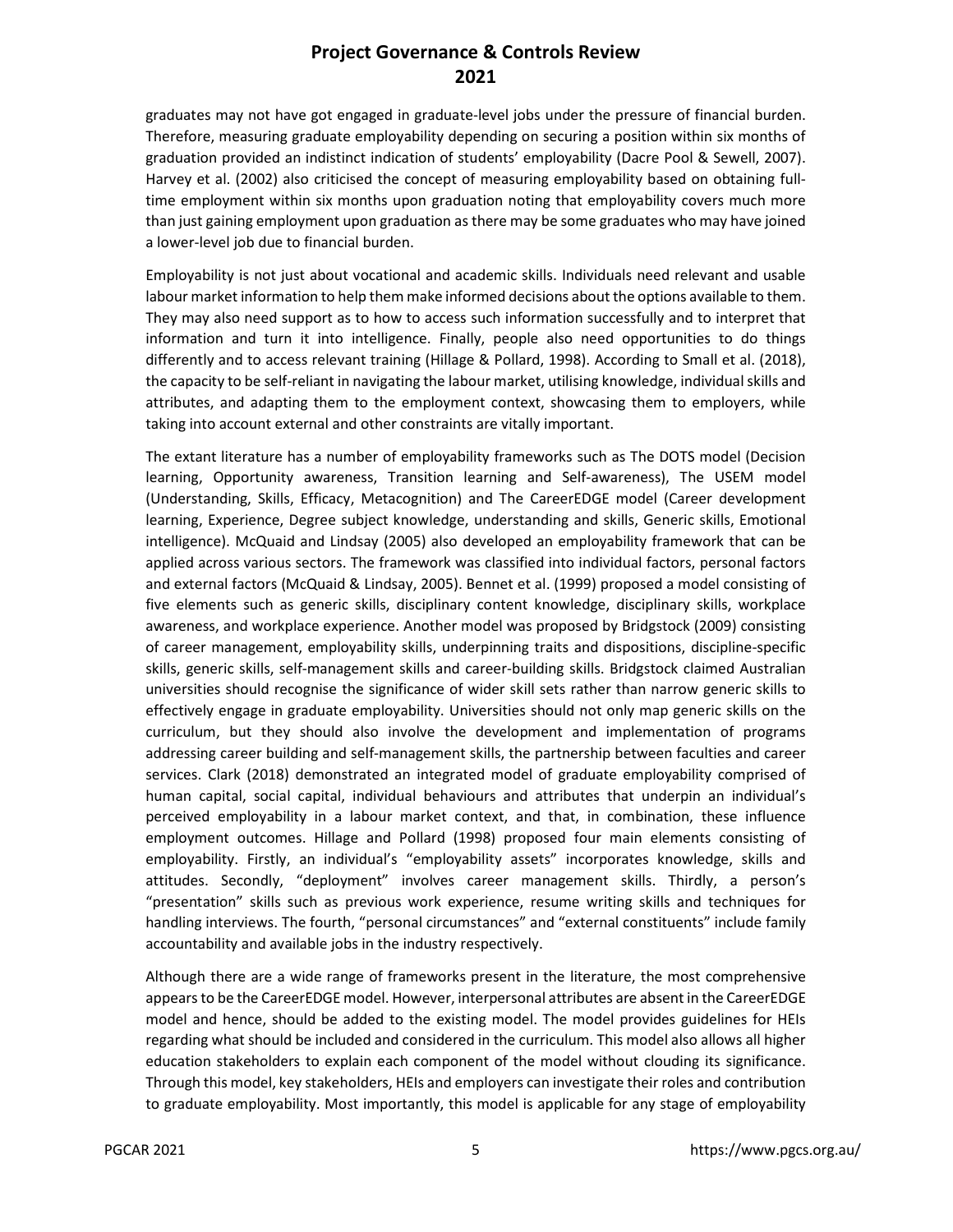such as someone looking for a job, thinking to change in a mid-life career or dealing with redundancy (Dacre Pool & Peter Sewell, 2007).

Taken together, the reviewed literature suggests that understanding employability is important for graduates' employment, but employability is not well defined. The constitute of employability is discursively formulated starting from defining and measuring to developing and transferring (Cranmer, 2006). While a number of definitions were provided by various scholars, the literature lacks an agreed definition (Griffiths et al. 2018; Small et al., 2018; Suleman, 2017; Tymon, 2013; Williams et al., 2016). Without a proper understanding of the concept of employability and a collaborative discussion among academics, employers, students and professional staff, it is quite impractical to understand how graduates should be prepared for the world of work. While a conjoint narrative among all key stakeholders is rudimentary, the shared narrative seems to be highly disregarded in practice. This circumstance would be like "starting a journey without knowing your final destination, or the route to get there". Williams et al. (2016) recognised the preponderance of a theoretical framework for employability. They conducted a systematic literature review on the concepts of employability. Their findings suggest that employability should be viewed through the lenses of identity, labour market demand, capital, career management, and signalling. Employability is therefore defined as a multi-faceted construct (Williams et al., 2016).

In view of the fact that there is a lack of harmony to define employability, Cole (2020) suggests that HEIs might not be able to address the employability agenda successfully. Cole and Hallett (2019) designed a taxonomy called 'Dimensions for Learning' to engage all stakeholders of HEIs. They argued that this taxonomy offers the potential to distort the narrow focus of employability and re-focus on a more holistic approach to employability.

While the notion of employability seems to be imprecise in the literature, it was apparent that HEIs are highly unlikely to confirm graduates' sustainable employability throughout their career as employability is not just about entering a job. The existing literature also questioned how employability is measured in countries such as Australia and the UK. In addition, without the collaboration of all stakeholders especially employers, it is arduous for universities to improve graduates' employability (Borg & Scott-Young, 2020; Cole, 2020). It appears that instead of focusing on enhancing employability, HEIs ought to focus on preparing graduates to be job-ready to help them enter into the industry. From the discussion above, it seems that graduates also have a part to play as Hillage and Pollard (1998) asserted stating it is an individual ability to maintain sustainable employment. To make graduates ready for the world of work, universities around the world should focus on a set of attributes namely 'Graduate Attributes'. As the scope of this review is to investigate HEIs' efforts regarding project management graduates' work-readiness, the graduate attributes of project management graduates are discussed in the following section.

#### **Graduate attributes of project management graduates**

Graduate attributes can be viewed as an array of skills and attributes that graduates are required to develop throughout their university life. These skills encompass both soft skills such as lifelong learning, generic, transferrable skills and disciplinary technical skills (Oliver, 2015). The Workreadiness of graduates is closely linked to the graduate attributes of a specific programme. The importance of graduate attributes in securing employment is paramount (Bennett et al. 2008). However, Hill et al. (2016) noted that graduate attributes can be viewed as more wide-ranging and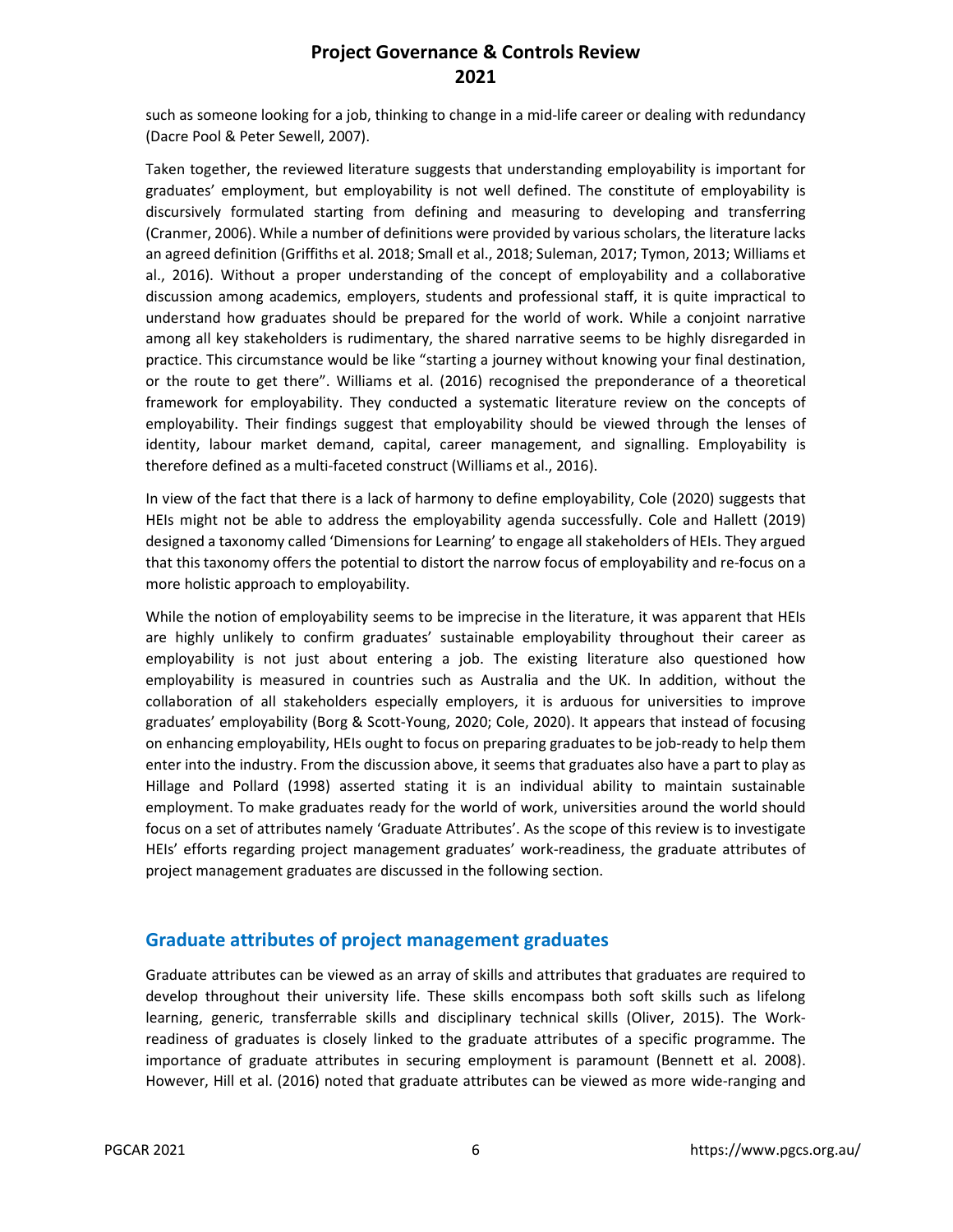encircled than employability as graduate attributes help develop not only academic attributes but also career competencies and citizenship.

Small et al. (2018) stated that employability is one of the employers' most sought-after graduate outcomes. According to Mason et al. (2009), the work-readiness of graduates constitutes employability. However, there is a difference between work readiness and employability. Employability is more than just possessing a set of skills, knowledge and attributes as discussed in the previous section. Barrie (2004) established a research-based policy framework for graduate attributes. The framework entails information literacy, lifelong learning, scholarship, research and inquiry, ethical, social and professional understanding, personal and intellectual autonomy, global citizenship, and communication. Australia's Higher Education Standards Framework contends that "on completion of a course of study, students [must] have demonstrated the learning outcomes specified for the course of study, whether assessed at unit level, course level, or in combination. . . [and] the learning outcomes for a course (degree) must include generic skills important to employment and further study, and independent and critical thinking skills suitable for life-long learning" (Commonwealth of Australia, 2015).

The graduate attributes outlined by The University of Sydney, are related not only to the technical skills of graduates, but also additional skills such as research and inquiry, information literacy, personal and intellectual autonomy, communication, and ethical social and professional understandings (Cairns & Malloch, 2017). Primarily, there is remarkable consistency across the attributes emphasised by Australian tertiary education providers. Alongside discipline-specific knowledge, the most common graduate attributes mentioned were Critical thinking, Global citizenship, Teamwork, Independence, Problem-solving, Communication, and Information literacy (Oliver & de St Jorre, 2018). Osmani et al. (2015) conducted a literature review on graduate attributes and identified 53 graduate attributes. Of the 53 graduate attributes, leadership skills, teamwork, self-management creativity, technological skills, communication, interpersonal skills, problem-solving, and flexibility/ adaptability were prevalent across the studies explored.

What can be found from reviewing the extant literature around graduate attributes is that graduate attributes are discussed in general in the literature across HEIs. However, the focus of this review was to identify the graduate attributes of project management graduates in particular, which seems to be a scantly researched area.

#### **Work-readiness of project management graduates**

While graduate attributes are generally explored in the literature, there is a dearth of research that adopted the concept of work readiness in the context of project management. Work-readiness can be viewed as graduate readiness to join the workforce (Jollands et al., 2012). They defined work readiness as graduates' generic attributes to apply the technical competencies. Work readiness has increasingly been critical to employers while recruiting graduates as it is considered as a construct of entry-level jobs and indicates graduate success at the workplace, their job performance and potential career progression (Caballero & Walker, 2010). Unfortunately, the research suggests that some graduates fall below the expectation of employers in entry-level jobs (Caballero & Walker, 2010). This review highlights the work-readiness of project management graduates. Recently work readiness of project management graduates has been on spotlight (Borg et al., 2017a, Borg et al., 2018; Borg & Scott-Young, 2020a; Borg & Scott-Young, 2020b).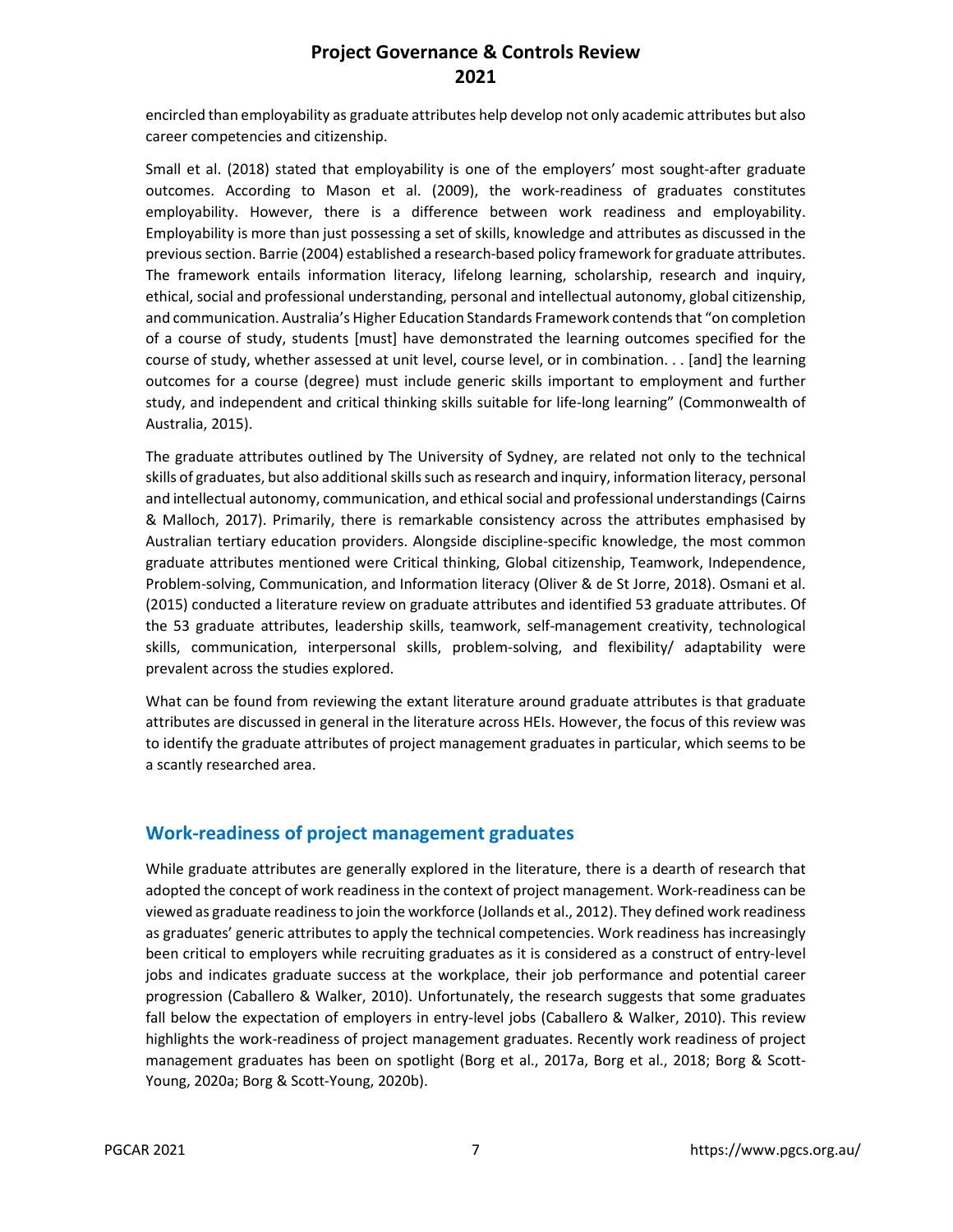Borg and Scott-Young (2020a) defined the work readiness of project management graduates as a combination of values, skills, behaviour and discipline-specific skills. They defined the work readiness of a project management graduate as being able to make a successful transition from their degree programmes to the world of work. Recently, Borg and Scott-Young (2020b) explored employers' perspectives of work readiness in the context of the construction industry and found that employers value passion, empathic communication and construction knowledge of project management graduates. However, the findings were based on the construction industry. The results might be different in another context which limits its generalisation.

To stress the importance of project management graduates' preparedness, it is timely to discuss the concept of "Accidental Profession" in project management which persists in the literature. While HEIs emphasise and focus on the work readiness of project management graduates, project management is often viewed as an 'accidental profession' because most project managers begin their career without an aim to become a project manager or completing formal training. Several people are propelled into the profession and manage the projects by luck, persistence and dedication. The role of a project manager evolves over time and through the accumulation of experience (Richardson et al., 2015). While the accidental profession is very common in the public sector (Darrell et al., 2010), Borg and Scott-Young (2020a) argued that accidental profession is not necessarily true for project practitioners or young individuals in the project workforce.

Similarly, Australian Institute of Project Management (AIPM) and KPMG (2018, p. 16) claimed that "Accidental project managers are not the right solution for managing important investments". Borg and Scott-Young (2020a) argued project managers as being 'accidental' are not able to achieve the best career path into the project management profession. Hence, instead of relying on the concept of 'accidental profession', project practitioners should aim for project management preparation to make a successful step towards project management (Borg & Scott-Young, 2020a). To eliminate the word 'accidental' from the career pathway of project managers, tertiary undergraduate education has started to emerge for project practitioners (Ramazani & Jergeas, 2015). A 'chosen' career path in project management poses a unique challenge to higher education stakeholders - the work readiness of project management graduates (Borg & Scott-Young, 2020a). To get ready for the world of work, project management graduates should possess a set of skills including transferable attributes, behaviours, and skills required for the successful transition into the workforce (Verma et al., 2018). Hence, HEIs should focus on developing work ready attributes in project management graduates. Before examining HEIs' effort to make project management graduates job-ready, it is critical to have a rounded overview of the competencies of project managers required for the ever-challenging environment of project management.

#### **Competencies of project managers**

For the successful execution of projects, one of the critical factors is the competencies of project managers (Crawford, 2000). The competencies of project managers have been discussed extensively in the literature across disciplines (Ahsan et al., 2013; Alvarenga et al., 2018; Clarke, 2010; Dainty, de Araújo & Pedron, 2015; Dziekoński, 2017; Fisher, 2011; Keil et al., 2013; Liikamaa; 2015; Moradi et al., 2020; Müller & Turner, 2007; Müller & Turner, 2010; Napier et al., 2009; Nijhuis et al., 2018; Patanakul & Milosevic, 2008; Ramazani & Jergeas, 2015; Shah & Prakash, 2017; Shenhar, 2001; Skulmoski & Hartman, 2010; Stevenson & Starkweather, 2009; Sunindijo & Zou, 2011; Thomas & Mengel, 2008; Vaz-Serra & Mitcheltree, 2020).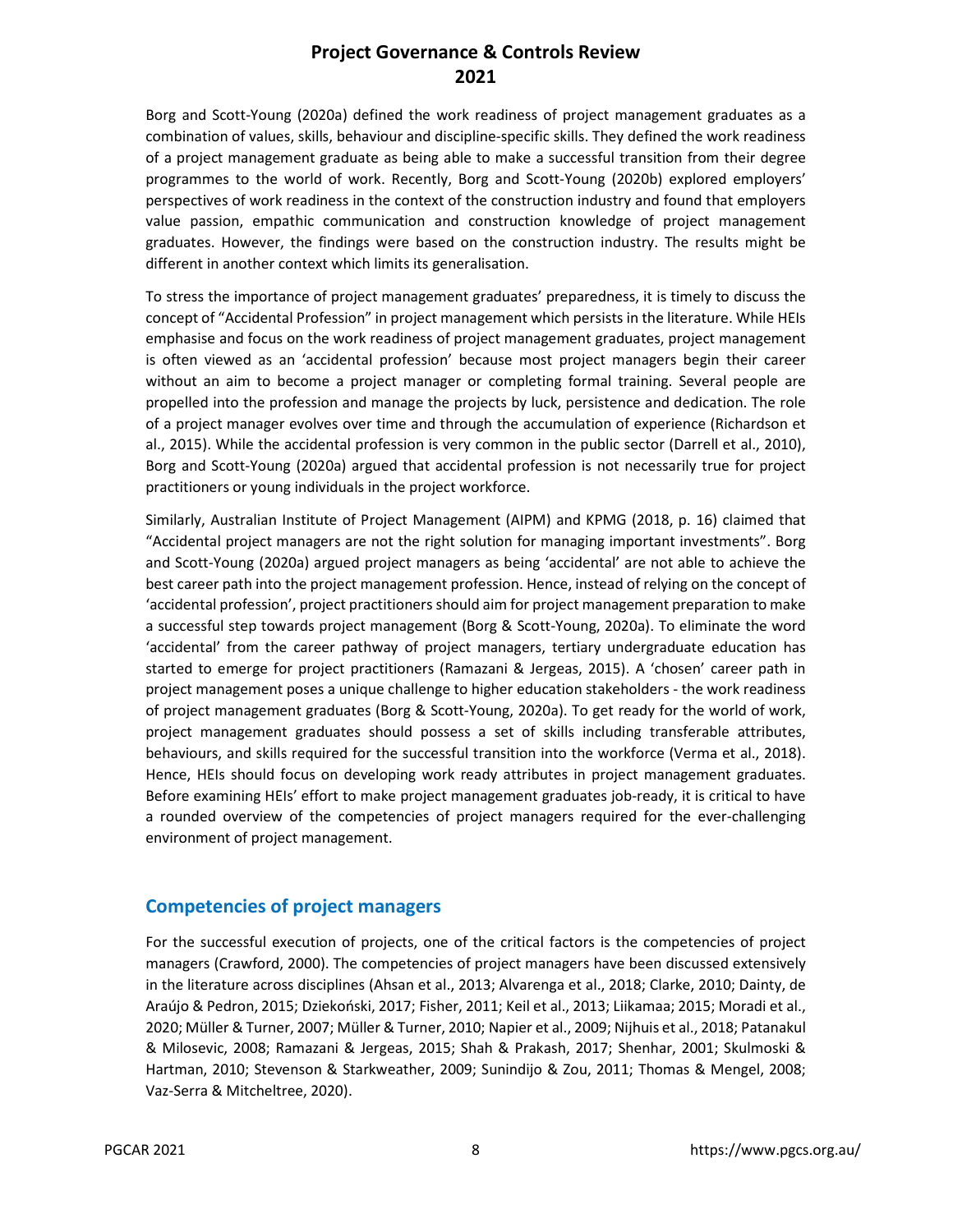The extant literature seems to focus on project managers' competencies in two distinct industries, Information Technology (IT) and Construction. In the following sections, IT and construction project managers' competencies are presented.

#### **IT project managers' competencies**

The information technology (IT) project managers' (PM) competencies were studied by Napier et al. (2009). The required skills involved leadership, communication, general management, planning and control, systems development, personal integrity, problem-solving, client management, personal integrity and team development (Napier et al., 2009). In a similar vein, Stevenson and Starkweather (2009) identified the top five IT/PM skills which were verbal communication skills, listening skills, leadership, scope management and project planning. A closer look at the skills identified by Stevenson and Starkweather (2009) reveals that all of the five skills are soft in nature. Similarly, the technical skills were only considered "somewhat important" by the participants in the study of Stevenson and Starkweather (2009). The findings of Stevenson and Starkweather's (2009) study mirror those of Napier et al.'s (2007) study.

The competencies of IT project managers were also the focal point of Keli et al.'s (2013) research. While the findings of this study demonstrated a number of similarities to the results of Napier et al.'s (2009) and Stevenson and Starkweather's (2009) studies, some variances appeared. Keil, Lee, and Deng (2013) identified 19 critical attributes deemed essential for IT project managers. In line with what previously stated in the above-mentioned studies, along with communication, teambuilding, leadership, and quality, listening and scope management were highlighted as essential skills.

To identify the most relevant competencies in IT project managers required for IT project success, de Araújo and Pedron (2015) carried out a qualitative study through an exploratory approach. The most relevant competencies found were team management, business domain knowledge, communication, project management and people skills. The technical skills of project managers seem to be traditionally accepted for IT project success. However, the existing literature seems to include evidence of achieving project success through behavioural, business and managerial competencies which are aligned with the findings of Stevenson and Starkweather's (2009) study.

While Napier et al. (2009), Stevenson and Starkweather (2009) and de Araújo and Pedron (2015) examined IT project managers' competencies regardless of soft and technical skills, Skulmoski and Hartman (2010) analysed soft competencies of Information System (IS) project managers. Skulmoski and Hartman (2010) classified soft skills as per the project life cycle. In the initiation and planning phases, the most important competency was communication (questioning/generating feedback and listening skills). However, in the implementation phase, it was considered important for project managers to possess open communication skill as a critical competency followed by collaboration. Project managers should not only possess communication and collaboration competencies, but also own persuasiveness/marketing/selling, listening skills, vision-oriented/articulate the business problem, and consensus-building. The planning phase requires project managers to have skills and knowledge in consensus building and technical skills/theoretical knowledge. The ability to get along/team player, results-orientation, and truthful/honest were also identified as important. In the closing phase, the required competencies were writing skills, share information and credit, pride in workmanship/quality and truthful/honest (Skulmoski & Hartman, 2010).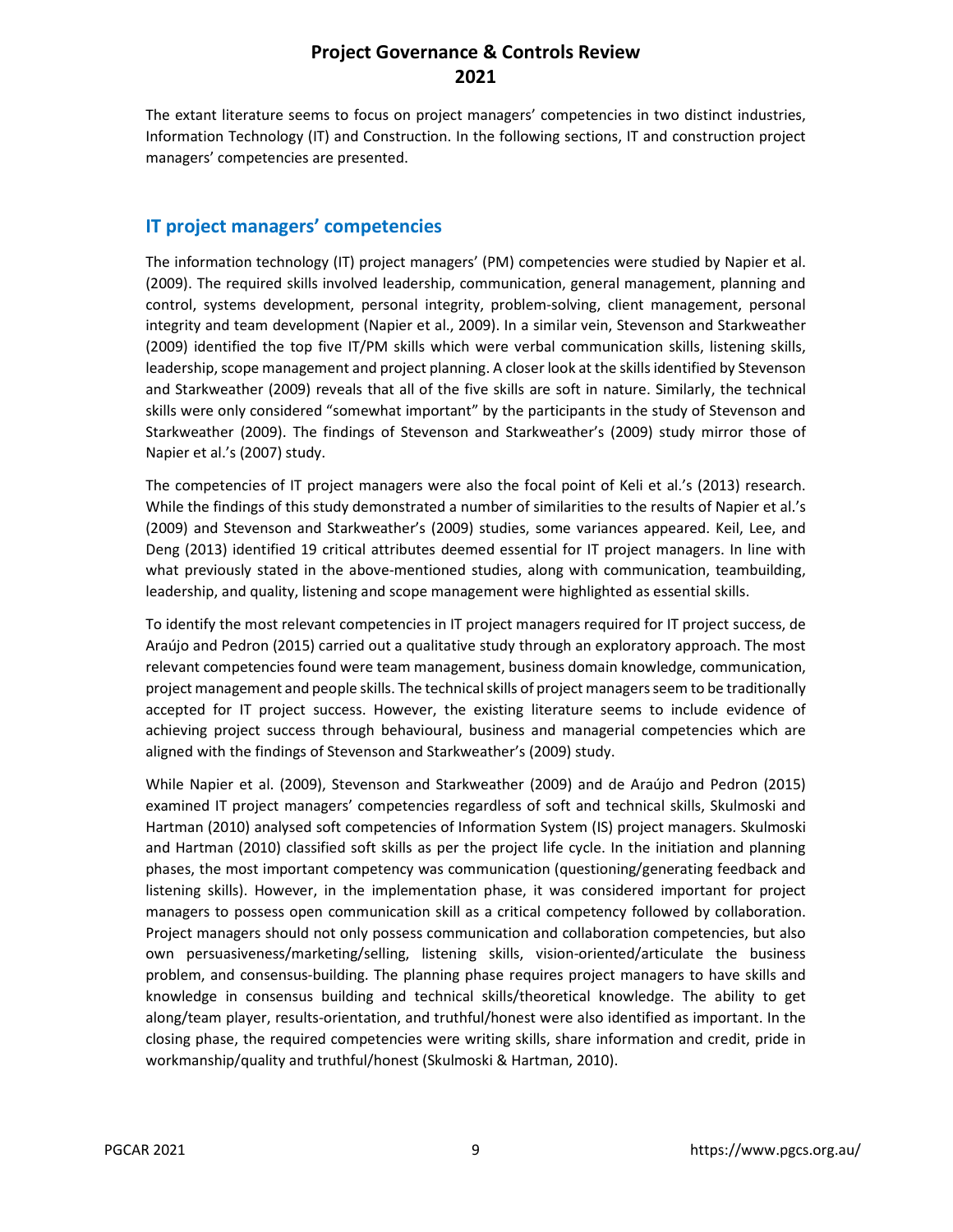This evidence indicates that IT project managers require a wide range of soft skills alongside their technical ones for the successful execution of IT projects. Employers expect graduates to be able to demonstrate soft skills at the workplace. The authors of this review are interested in investigating whether the value of soft skills is different in the construction industry. Hence, the following section discusses the required competencies of project managers in the construction industry.

#### **Construction project managers' competencies**

A plethora of research investigated the required competencies of construction project managers. Patanakul and Milosevic (2008) identified the competencies required for managing multiple projects. The competencies were multitasking, interdependency management, simultaneous team management, organisational experience and interproject process (Patanakul & Milosevic, 2008). A strong positive correlation between construction project managers' emotional intelligence (EI) and project performance was observed (Clarke, 2010; Zhang & Fan, 2013). The competency profile of 'superior' project managers in the construction industry was explored (Dainty et al., 2004). The superior construction managers exhibited a higher level of initiative, directiveness, achievement orientation; impact and influence; self-control; focus on clients' needs; information seeking; teamwork and cooperation; conceptual thinking; analytical thinking; team leadership; and flexibility than average managers (Dainty et al., 2004). The findings were in alignment with the findings of Zhang et al.'s (2013) study. The study examined construction project managers' social competencies required for Chinese construction projects. They attempted to construct a social competency model for project managers working within the construction industry in China. The model consists of four dimensions such as working with others, stakeholder management, leading others and social awareness. Working with others includes teamwork, conflict management and cooperation; stakeholder management includes impact and influence and change management; leading others involves interpersonal leadership and inspirational understanding; social awareness encompasses personal relationship and organisational awareness (Zhang et al., 2012).

In a similar vein, the ten core competencies of project managers require for their superior performance comprised of relationship building, group capabilities, leveraging diversity, achievement orientation, maintaining order, stress tolerance (management), leadership, language proficiency, flexibility and understanding others (Moradi et al., 2020). This is consistent with conclusions by Fisher (2011) and Dziekoński (2017). To be an effective project manager, one should have attributes such as understanding of behavioural characteristics, leading others, influencing others, authentizotic behaviour, conflict management and cultural awareness (Fisher, 2011). Emotional intelligence, basic managerial skills, formal skills and interpersonal abilities supporting managerial skills were identified as four factors affecting the construction project managers' competency (Dziekoński, 2017). Alvarenga et al. (2018) revealed the most important competencies to project success. They were communication, commitment and leadership appeared as the top three aspects. However, the study did not mention the industry of surveyed project managers.

On a similar line, Edum-Fotwe and McCaffer (2000) acknowledged that a project manager's role is not limited to the conventional project constraints such as time, cost and scope. While this study focused on the construction industry only, the results might be different in other industries. To provide a comprehensive overview of project managers' competencies, Moradi et al. (2020) conducted a rounded literature review on project managers' competencies published between 1959 and 2018. It was apparent that the focus of existing literature was largely on construction, IT and engineering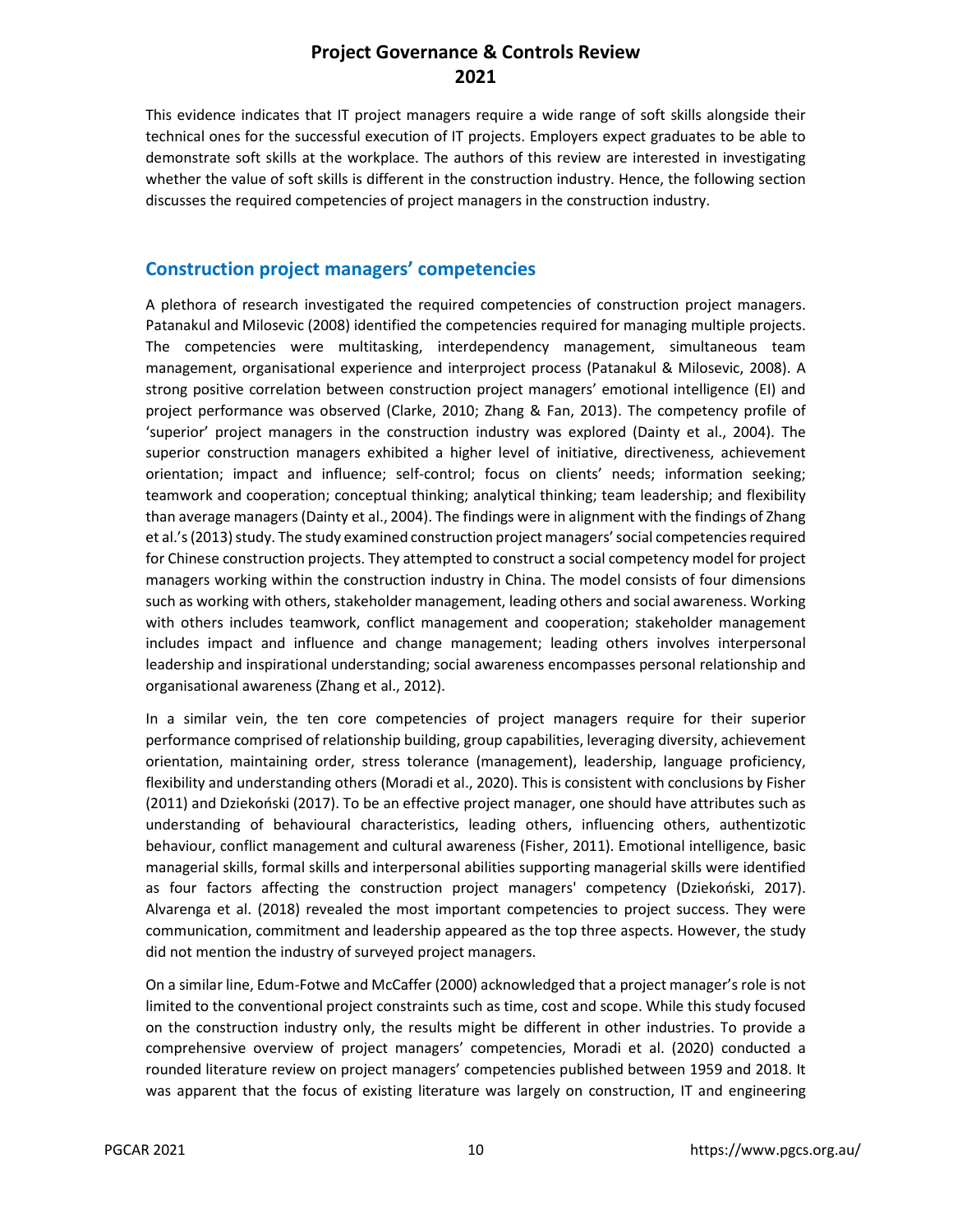industries. Moradi et al. (2020) found that communication, leadership, teamwork and cooperation, flexibility, problem-solving, goal orientation, developing others, impact and influence, stakeholder management, cost management and resource management are project managers' eleven key competencies. These competencies contributed significantly to the project success than any other competencies (Moradi et al., 2020). However, project managers' competencies are not identical in an array of project types (Müller & Turner, 2010; Shenhar, 2001).

Inspired by Shenhar's (2001) and Müller and Turner's (2007, 2010) studies, Moradi et al. (2019) investigated project managers' competencies of varying projects and sizes. The analysis showed that construction project managers require the largest number of competencies than those of engineering projects, IT projects, organisational change projects, metallurgical projects, international NGO projects and public service projects.

#### **Project managers' competencies as per job advertisements**

The literature brings insights into the competencies of project managers presented in job advertisements. do Vale et al. (2018) conducted a systematic literature review on job advertisements based on project managers' competencies. They categorised the competencies into four categories including behavioral, technical or specific, management and contextual. One of the limitations of the study was that the research was constrained to information extracted from only five job sites in Brazil. Ahsan et al. (2013) and Chipulu et al. (2013) also investigated the competencies of project manager published in job advertisements. Chipulu et al. (2013) investigated 2,306 project management job advertisements in Asian countries, the United Kingdom and the United States of America. Ahsan et al. (2013) investigated 762 job adverts in the Australian and New Zealand market. The results of both studies demonstrated that employers put more emphasis on soft skills (61.68% of advertisement) and disciplinary technical skills than project management expertise. The findings were in contrast with the results of a study by do Vale et al. (2018). In the study of do Vale et al. (2018), behavioural competencies were discussed in 27% of the job advertisements, whereas technical or specific competencies were highlighted in 35% of the job advertisements. The difference in the findings may be attributed to the geographical locations of the studies.

The importance of industry-specific skills was dominated by soft skills in the study of Chipulu et al. (2013). Soft skills were more important than project management hard skills in the financial, business, engineering, construction, manufacturing and the information and communications technology (ICT) sector than in other industries such as media and education (Chipulu et al., 2013). The engineering, construction and ICT industries stressed disciplinary technical skills and soft skills over project management hard skills (Chipulu et al., 2013), whereas disciplinary technical skills and soft skills along with project management hard skills were considered important in the construction, engineering and health care sector (Ahsan et al., 2013).

It is apparent from the discussion that soft skills, disciplinary technical skills and project management hard skills are paramount to different extents across industries. Therefore, it shows that despite a difference in how important soft skills, disciplinary technical skills and project management hard skills are, they are important to some degree across all industries. Although a wide range of research has been conducted on the competencies of project managers and employers' expectations of project managers competencies, the findings of these studies were not discussed in the light of the workreadiness of young project professionals.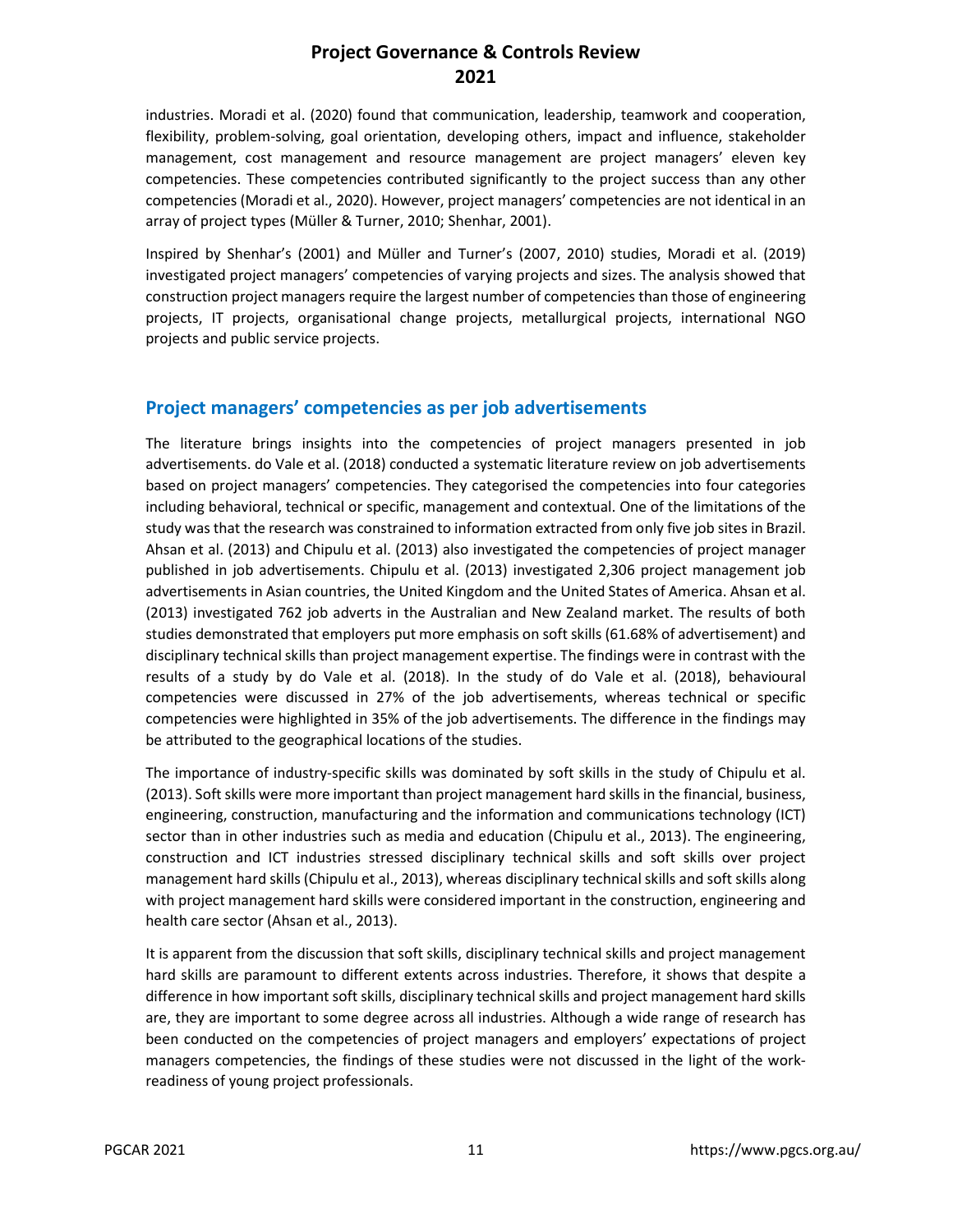To be prepared for the complexity of the project environment, technical knowledge is not enough for labelling a graduate work ready. As established previously, project management graduates also need to develop soft skills in their skillset. In the following section, the university's contribution to the development of work-ready attributes of project management graduates is discussed.

#### **University's responsibility of graduates' work-readiness**

As previously established, HEIs are under scrutiny to develop work-ready attributes in project management graduates. Employers hold HEIs responsible for the under-preparedness of the project management graduates as project management graduates lack employers' demanded skills. Although graduates are well trained in technical knowledge, they lack soft and interpersonal skills (Cavanagh et al., 2015). Project management involves numerous roles and responsibilities (Pant & Baroudi, 2008). HEIs must have curriculum content and activities pertaining to these roles and responsibilities reflected in educational programs (Pant & Baroudi, 2008). Work-ready attributes as discussed above are not only technical skills but also transferrable competencies (Borg & Scott-Young, 2020a).

Thomas and Mengel (2008) argued that current project management education is not suited at all to prepare project managers for managing projects (Córdoba & Piki, 2012). The focus of project management education seems to be on the technical aspects of project management (Atkinson, 1997; Pant & Baroudi, 2008; Thomas & Mengel, 2008). Whitty (2005) stresses that 'projects are simply a synthesis of human sensations and expectations about how multiple resources are to be used' (p. 577). Universities should design curriculum in a manner that project management graduates are equipped with the work-readiness attributes (Cavanagh et al., 2015).

According to the Project Management Institute Global Accreditation Center (GAC) (2016), universities should provide academic curricula that integrate practice and theory at different degree levels. Programs should be innovative and forward-thinking which will prepare students to be more effective and professionals. Universities should focus on three core areas of technical expertise, professional behaviour, strategic awareness. Technical expertise comprises managing projects within constraints regarding professional standards and guides. Stakeholder engagement, leadership, communication and teamwork are part of professional behaviour. Strategic awareness incorporates contextual awareness and knowledge of strategic and operational drivers (Handbook of Accreditation for Academic Degrees and Awards, 2016).

In order to respond to employers' demands, universities have adopted many approaches to developing graduate employability by teaching and developing soft skills (Mason et al., 2009). The literature includes descriptions of the teaching of group activities (Shah, 2013); Project Management Professional Development Programme (PMPDP) (Alam et al., 2010); Outdoor Adventure Education (OAE) (Cooley et al., 2015); group assessments (Ballantine & McCourt Larres, 2007; Huff, 2014; Zou & Darvish, 2011); Project-Based Learning (PBL) (Ballantine & McCourt Larres, 2007; Córdoba & Piki, 2012); curriculum design (Ritter et al., 2017; Sin & Amaral, 2016); and finally an attention to transferrable skills, and work internships.

In an attempt to respond to whether project management programs are preparing project management graduates for the labour market, Thomas and Mengel (2008) investigated the curriculum of 15 universities and colleges that offered project management programs. Of the 15 programs, ten were offered at the master's level (MBA, MA, MSc, etc.) whilst the other five were offered at certificate level or doctoral programs. Eight programs had detailed discussion about PMBOK knowledge areas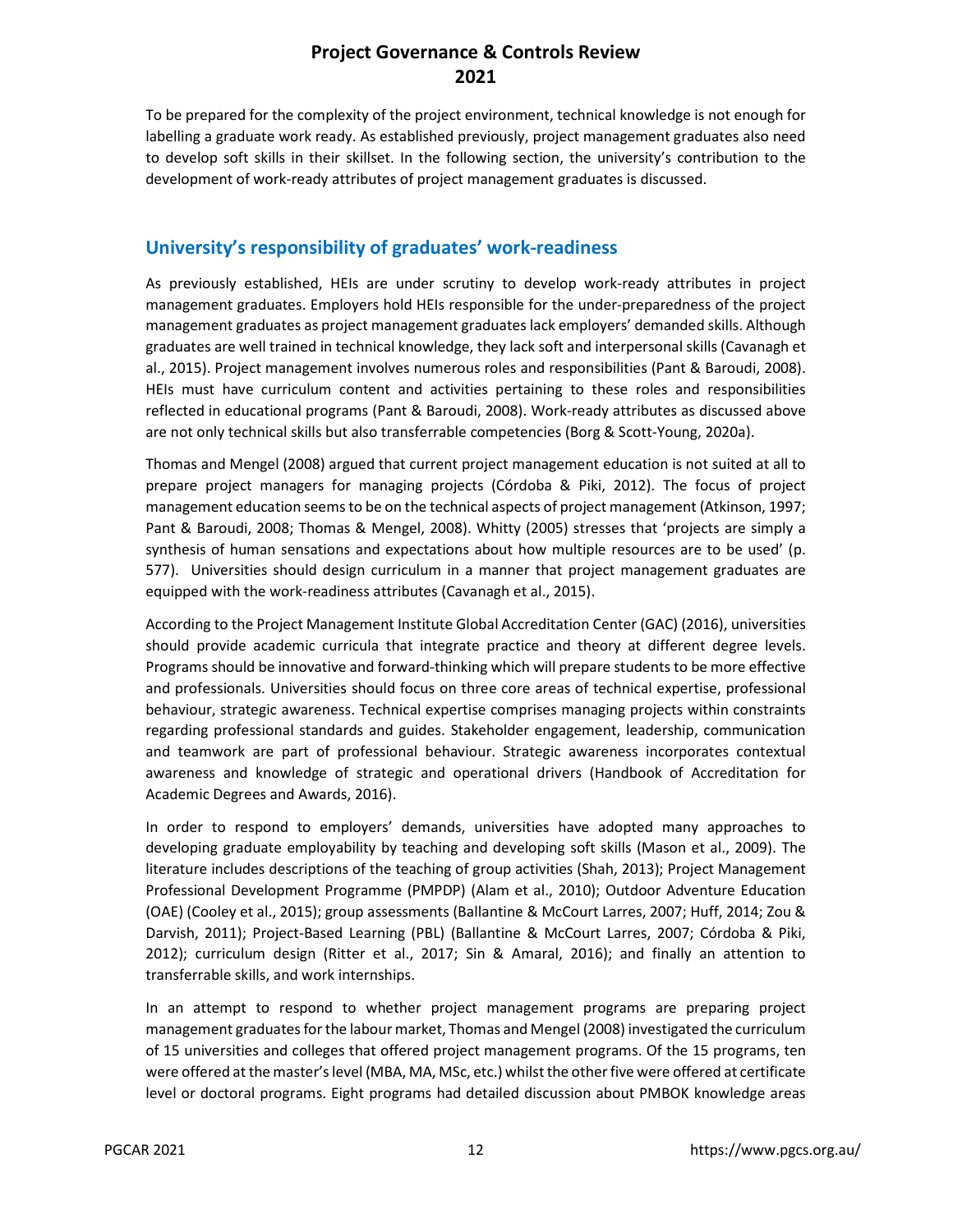and included PMP certification preparation (Thomas & Mengel, 2008). Some providers offered advanced training even at the graduate level which focused on a PMBOK Guide based education and professional certification. Of the 15 studied curriculums, only two providers explicitly went beyond the PMBOK Guide. There is a clear gap between what universities are offering and what graduates are required to possess to tackle the uncertainty of the project environment (Thomas & Mengel, 2008).

The development of the Bachelor of Project Management degree is a new development in undergraduate tertiary education (Borg & Scott-Young, 2020a; Nijhuis et al., 2018). All over the world, 291 education providers offer bachelor's degree in project management (Study Portal, 2020). With an aim to identify whether the learning outcomes of bachelor project management degrees are in line with the employers' demanded soft skills, Borg and Scott-Young (2020a) investigated the work-ready attributes of 12 Australian bachelor's degree programs. The most frequently mentioned learning outcomes were knowledge acquisition, respect, and work ethic (values); being globally aware, collaborative, and self-aware (behaviours); and being critical, literate, and good at problem-solving (skills). The three highest-ranking 'values' were knowledge acquisition, respect, and work ethic. The top three 'behaviours' were globally aware, collaborative, and self-aware, while the top three workready 'skills' were critical analysis, literacy, and problem-solving (Borg & Scott-Young, 2020a). The findings suggest that graduate attributes are being included in university curricula. However, there is a further need to investigate the effectiveness of the Bachelor of Project Management degrees with regard to the development of the work-ready attributes in young project practitioners. In addition, the findings are geographically limited to Australia and cannot be generalised to all Project Management degrees. Further studies are required to see how well these project management graduates completing bachelor's in project management meet the expectations of employers.

While universities are slowly responding to the identified needs of employers to prepare graduates for the labour market, it is critical to know how employers regard the efforts higher education is making towards ensuring project management graduates' work readiness. Construction employers acknowledged that graduates completing the Bachelor of Construction Project Management possess strong work-ready attributes both in technical and soft or interpersonal skills (Borg & Scott-Young, 2020b). Employers believed that these graduates are better prepared for verbal communication skills, professional presentation and technological use. However, graduates were found to be less confident in seeking help, acting to confrontational situations, professional writing ability and applying basic construction knowledge (Borg & Scott-Young, 2020b). It is encouraging to see that employers understand their involvement as an important component in graduates' work preparedness. Employers can provide newly recruited project practitioners with mentoring and training programmes (Borg & Scott-Young, 2020). While employers can contribute to graduates' work readiness, universities should focus more on industry engagement, embedded practice, literacy lessons and career coaching (Borg & Scott-Young, 2020b, p. 1372). There was also discord found between employers' expectations and university preparation. While employers stressed work experience when it comes to hiring project management graduates, Bachelor of Project Management programmes focused less on graduates' work experience and internship programs (Borg and Scott-Young, 2020b).

The employers in the study of Borg and Scott-Young (2020b) also highlighted the importance of collaboration between employers and universities. It is therefore essential that creating "shared value" is established among stakeholders. Borg et al., (2019) emphasised a close collaboration among all stakeholders and asserted that it "involves a major (but necessary) departure from the traditional educator-only approach to curricula design" (p. 59). An open discussion between universities and employers is encouraged to better prepare project practitioners. While the findings cannot be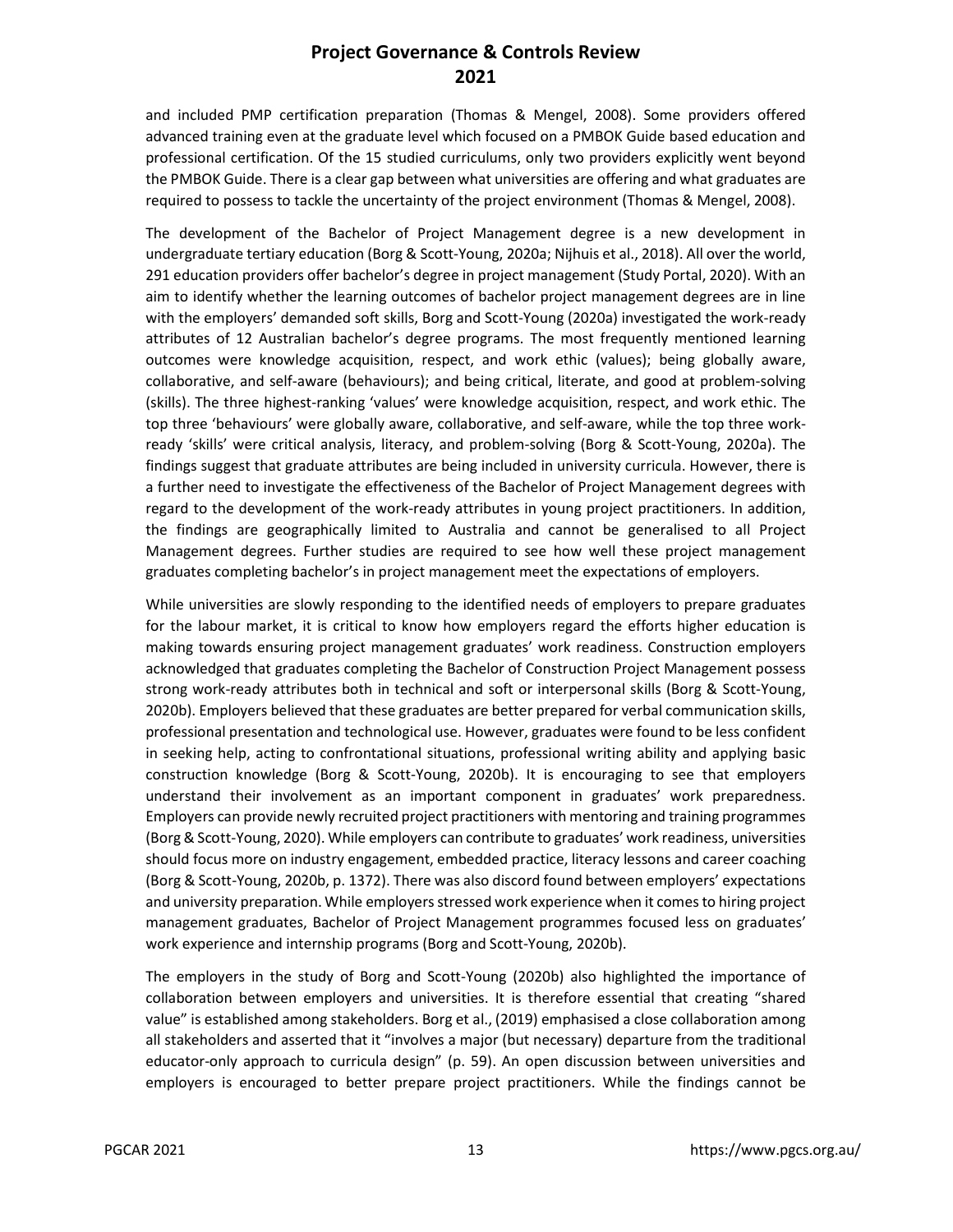generalised in another industry and to other employers, the results can be considered as a starting point for further investigation to apply to another industry.

#### **Discussion**

It was proposed in the conceptual framework (Figure 1) that HEIs can contribute to the work-readiness of project management graduates through developing project management degrees specific to project management (such as Bachelor of Project Management) and designing a range of group work and project-based learning in the curriculum. Project management graduates' work-readiness is not a mere accumulation of technical and subject-specific skills but a balanced mixture of soft and technical skills.

The reviewed literature also indicates that it is impractical for HEIs to confirm graduates workreadiness by themselves. Employers may play a part to develop a shared responsibility for better prepared project management graduates. Both universities and employers can work together to develop required competencies in graduates. Once graduates enter the job industry, employers can provide mentoring and training programs for professional and continuous development. Only when all key stakeholders hold accountability for developing demanded competencies in project management graduates, will project management graduates be appropriately prepared for the labour market. Hence, the modified conceptual framework is presented in Figure 2.



**Figure 2:** The modified conceptual framework

# **Conclusion**

The aim of the scoping review was to investigate the role of HEIs to develop work-ready attributes in project management graduates, thus contributing to their employability. While there is no agreed definition around employability, it was established that it is not a mere accumulation of technical and generic skills. The employability of project management graduates is multi-dimensional. Therefore, it is impractical to expect that HEIs can ensure graduates' absolute employability. However, HEIs can contribute to one aspect of employability: the work-readiness of project management graduates. The reviewed literature indicates that project management graduates' work readiness encompasses the accumulation of both soft and technical skills. In recent years, HEIs are being put under pressure to enhance project management graduates' work readiness to contribute to a sustainable economy. The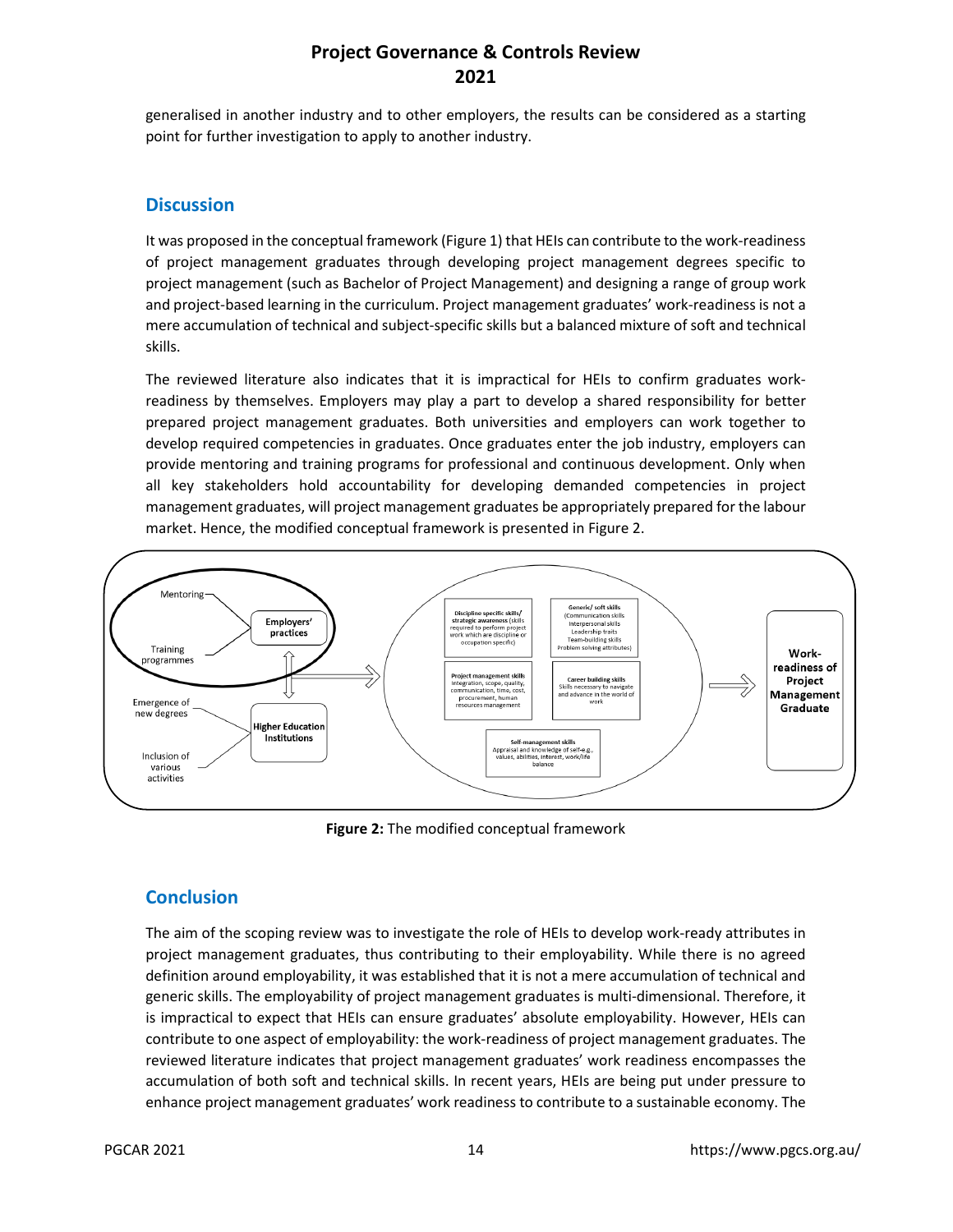literature illuminates that HEIs are slowly making progress in developing work-ready attributes in project management graduates and helping them make a successful transition into the labour market. The new emergence of the Bachelor of Project Management is a recent invention. The conclusion of this review shows alignment with the 'Human Capital Theory' which posits that students invest in higher education to hone their employability skills. While project management employers seem to be satisfied with the preparedness of project management graduates, there are still some elements such as poor quality of graduates' writing and their lack of basic construction knowledge which are not aligned with their expectations. Looking at this result through the lens of Matching theory, it can be inferred that there are still areas for improvement. Higher education providers need to maintain their consistent effort to develop employable project management graduates to tackle complex and dynamic project environment. To improve work readiness and employability of project management graduates, a partnership and open dialogue is necessary between universities and employers to improve the work readiness and employability of project management graduates.

The profusion of research in employability is evident in the extant literature. However, what constitutes project management graduates' employability seems to be scarcely discussed. Future research might shed light on this area. As discussed in this paper, the work-readiness of project management graduates has been underscored recently in the literature. The studies limit the generalisation of the findings as they were based on the construction industry. As many universities around the world offer Bachelor degree programs in project management, their graduate attributes will be able to be scrutinised to investigate the alignment with employers' demanded skills and attributes. Subsequently, future research might seek opinions from employers beyond those of the construction industry to explore their satisfaction around project management graduates' preparedness. Additionally, employers advocated their contribution to making project management graduates more job ready. There is a dearth of research investigating the initiative which should be taken by employers. Further studies might explore this narrowly researched area.

#### **References**

- Abdulkadiroglu, A., & Sönmez, T. (2013). Matching markets: Theory and practice. *Advances in Economics and Econometrics*, *1*, 3-47.
- Ahsan, K., Ho, M., & Khan, S. (2013). Recruiting project managers: A comparative analysis of competencies and recruitment signals from job advertisements. *Project Management Journal, 44*(5), 36-54.
- Alam, M., Gale, A., Brown, M., & Khan, A. I. (2010). The importance of human skills in project management professional development. *International Journal of Managing Projects in Business, 3*(3), 495-516.
- Alvarenga, J. C., Branco, R. R., Guedes, A. L. A., Soares, C. A. P., & e Silva, W. D. S. (2019). The project manager core competencies to project success. *International Journal of Managing Projects in Business*. *13*(2), 277-292.
- Atkinson, R. (1999). Project management cost, time and quality, two best guesses and a phenomenon, its time to accept other success criteria. *International Journal of Project Management, 17*(6), 337-342.
- Australian Institute of Project Management and KPMG. (2018, May 24). "*The state of play in project management: Australian project management survey"*. https://kpmg.australian-projectmanagement-survey-2018.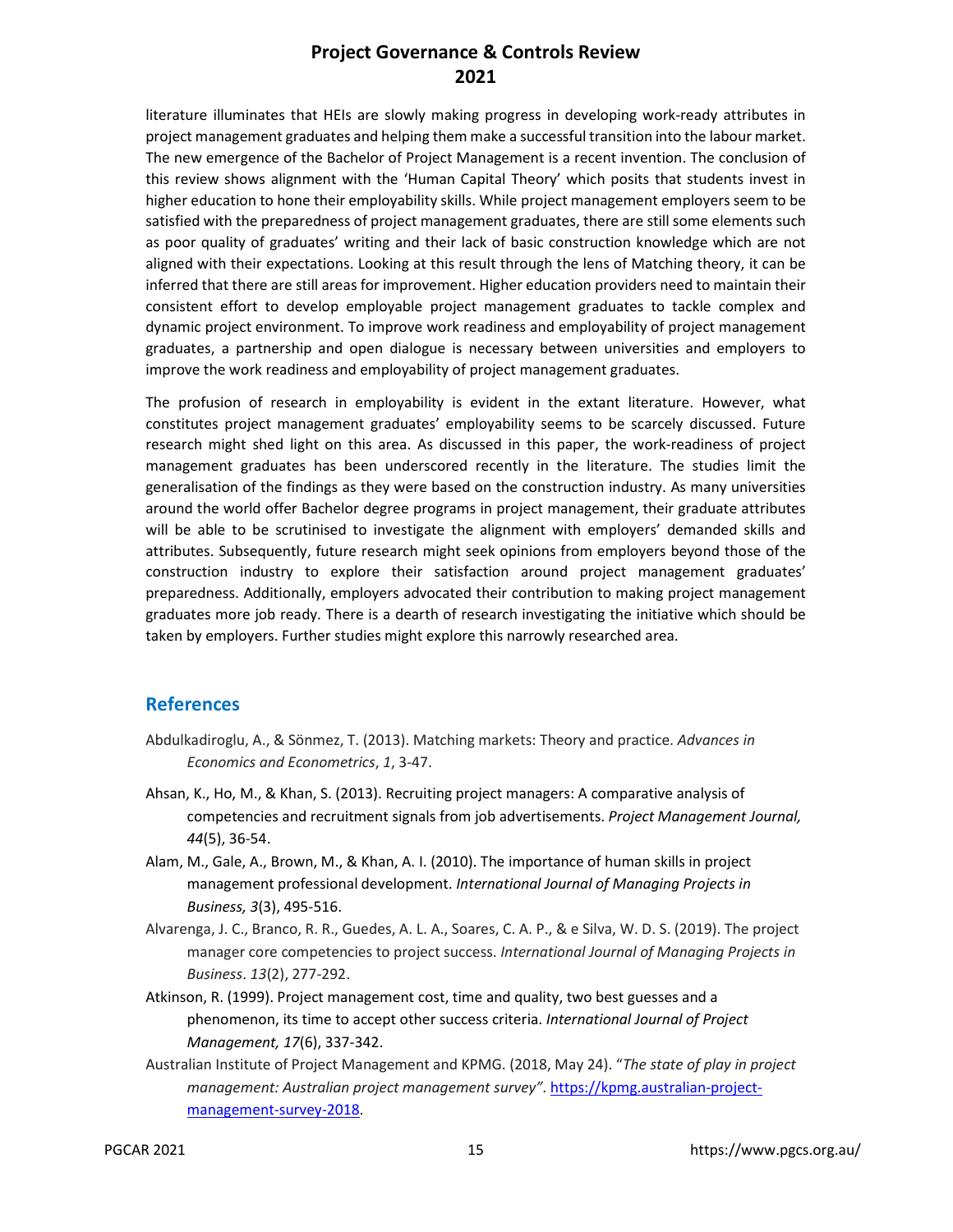- Ballantine, J., & McCourt Larres, P. (2007). Final year accounting undergraduates' attitudes to group assessment and the role of learning logs. *Accounting Education, 16*(2), 163-183.
- Barrie, S. (2004). A research-based approach to generic graduate attributes policy. *Higher Education Research & Development, 23*(3), 261–275.
- Becker, G. S. (1962). Investment in Human Capital: A Theoretical Analysis', *Journal of Political Economy*, *70*(5), 9–49.
- Becker, G. S. (1964). *Human capital*. The University of Chicago Press.
- Becker, G. S. (1975). *Human capital: A theoretical and empirical analysis, with special reference to education*. University of Chicago Press.
- Bennett, N., Dunne, E., & Carre´, C. (1999). Patterns of core and generic skill provision in higher education, *Higher Education*, 37, 71-93
- Bennett, R., Eagle, L., Mousley, W., & Ali-Choudhury, R. (2008). Reassessing the value of workexperience placements in the context of widening participation in higher education. *Journal of Vocational Education & Training*, *60*(2), 105-122.
- Boden, R., & Nedeva, M. (2010). Employing discourse: Universities and graduate 'employability'. *Journal of Education Policy*, *25*(1), 37–54.
- Borg, J., Scott-Young, C. M., & Turner, M. (2017b, June 21–24). *Student work readiness: Evaluating a new model* [Paper presentation]. Paper presented at the European Academy of Management Conference, Glasgow, Scotland.
- Borg, J., Scott-Young, C.M. and Turner, M. (2019), *Smarter education: leveraging stakeholder inputs to develop work ready curricula*, in Uskov, Howlett, R. and Jain, L. (Eds), Smart Education and e-Learning 2019. Smart Innovation Systems and Technologies, *14*, 51-61.
- Borg, J., & Scott-Young, C. M. (2020a). Priming the project talent pipeline: Examining work readiness in undergraduate project management degree programs. *Project Management Journal*, *51*(2), 165-180.
- Borg, J., & Scott-Young, C. M. (2020b). Employers' perspectives on work readiness in construction: Are project management graduates hitting the ground running? *International Journal of Managing Projects in Business*. *13*(6), 1363-1379
- Borg, J., Turner, M., & Scott-Young, C. M. (2017a, July 3–5). *Fostering student work readiness—A university case study* (pp. 351–360) [Conference session]. *Proceedings of the 41st Australasian Universities Building Education Association Conference*, Melbourne, Australia.
- Borg, J., Turner, M., & Scott-Young, C. (2018, April 23 24). *Are they work ready? A closer look at what the construction project managers of tomorrow are learning in today's classrooms*, RICS COBRA, London, Uk.
- Bridgstock, R. (2009). The graduate attributes we've overlooked: Enhancing graduate employability through career management skills. *Higher Education Research & Development*, *28*(1), 31-44.
- Caballero, C. and Walker, A. (2010). Work readiness in graduate recruitment and selection: A review of current assessment methods. *Journal of Teaching & Learning for Graduate Employability*, 1, 13-25.
- Cairns, L., & Malloch, M. (2017). *Competence, capability and graduate attributes*. In Competencebased Vocational and Professional Education. Springer, Cham.
- Cavanagh, J., Burston, M., Southcombe, A., & Bartram, T. (2015). Contributing to a graduate-centred understanding of work readiness: An exploratory study of Australian undergraduate students' perceptions of their employability. *The International Journal of Management Education*, *13*(3), 278–288.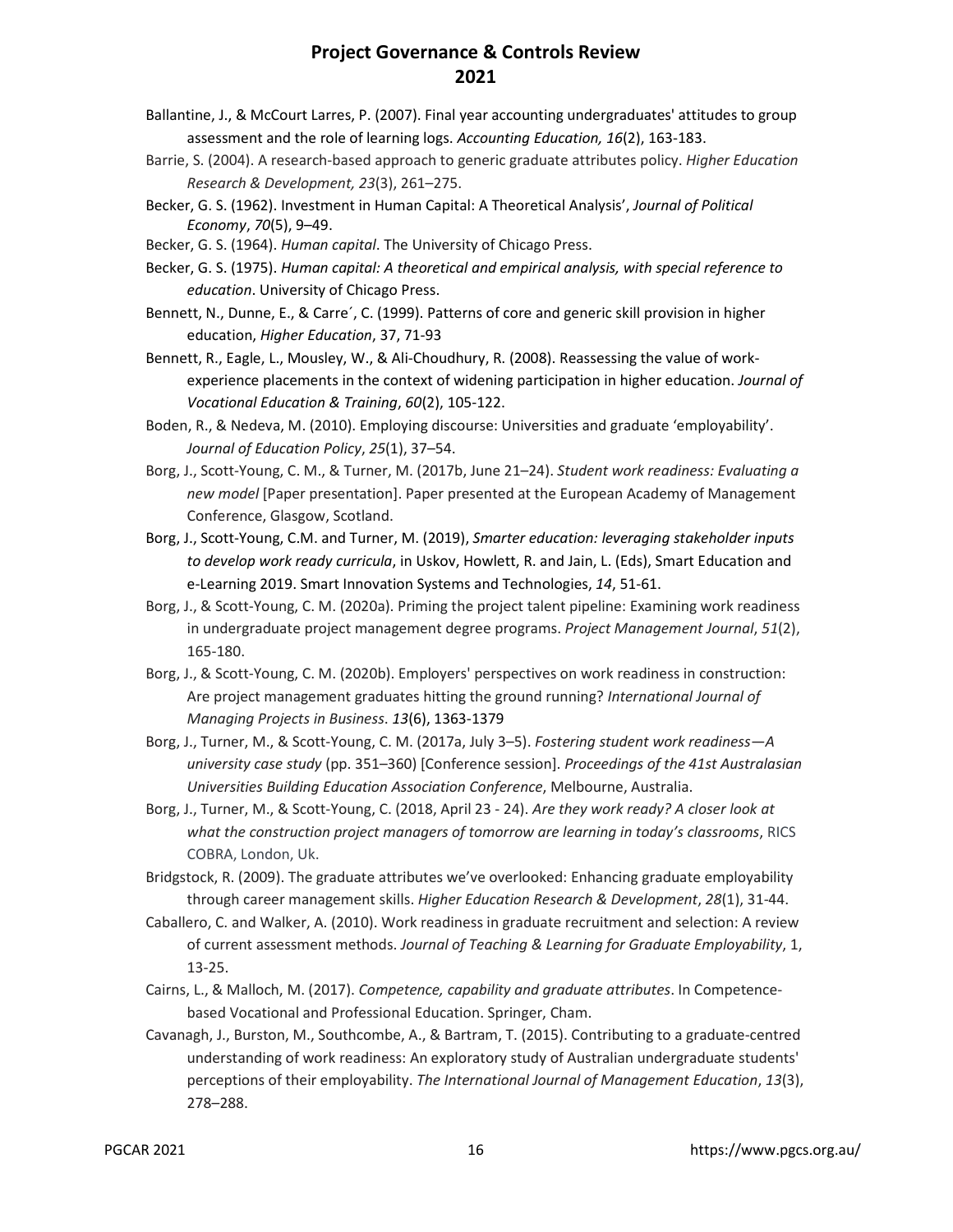- Chipulu, M., Neoh, J. G., Ojiako, U., & Williams, T. (2013). A multidimensional analysis of project manager competencies. *IEEE Transactions on Engineering Management, 60*(3), 506-517.
- Clarke, M. (2010). Emotional intelligence and its relationship to transformational leadership and key project manager competences. *Project Management Journal, 41*(2), 5–20.
- Clarke, M. (2018). Rethinking graduate employability: The role of capital, individual attributes and context. *Studies in Higher Education*, *43*(11), 1923-1937.
- Cole, D. (2020). *Defining and developing an approach to employability in higher education: A study of sports degree provision*. University of Northumbria at Newcastle. United Kingdom.
- Cole, D., & Hallett, R. (2019). *The language of employability*. In Education for Employability*.* Brill Sense.
- Commonwealth of Australia (2015), *Tertiary Education Quality and Standards Agency Act 2011*, https://www.legislation.gov.au/Details/F2015L01639
- Cooley, S. J., Cumming, J., Holland, M. J. G., & Burns, V. E. (2015). Developing the Model for Optimal Learning and Transfer (MOLT) following an evaluation of outdoor groupwork skills programmes. *European Journal of Training and Development, 39*(2), 104-121.

Córdoba, J.R., & Piki, A. (2012). Facilitating project management education through groups as systems. *International Journal of Project Management, 30*(1), 83-93.

- Cranmer, S (2006). Enhancing graduate employability: Best intentions and mixed outcomes, *Studies in Higher Education*, *31*(2), 169-184.
- Crawford, L.H. (2000). *Project management competence: The value of standards, a thesis submitted for the degree of Doctor of Business Administration*. Henley Management College/Brunel University, United Kingdom.
- Dacre Pool, L., & Sewell, P. (2007). The key to employability: Developing a practical model of graduate employability. *Education & Training*, *49*(4), 277–289.
- Dainty, A. R., Mei, I. C., & Moore, D. R. (2004). A competency-based performance model for construction project managers. *Construction Management & Economics, 22*(8), 877–886.
- Darrell, V., Baccarini, D., & Love, P. E. D. (2010). Demystifying the folklore of the accidental project manager in the public sector. *Project Management Journal*, *41*, 56-63.
- Department of Education, Science & Training. (2004). *Employability skills final report: Development of a strategy to support the universal recognition and recording of employability skills*. A skills portfolio approach. Canberra: Department of Education, Science and Training.
- do Vale, J. W. S. P., Nunes, B., & de Carvalho, M. M. (2018). Project managers' competences: What do job advertisements and the academic literature say? *Project Management Journal*, *49*(3), 82-97.
- de Weert, E. (2007). *Graduate employment in Europe: The employers' perspective*. In Careers of University Graduates. Springer, Dordrecht.
- Dziekoński, K. (2017). Project managers' competencies model for construction industry in Poland. *Procedia Engineering*, *182*, 174-181.
- Edum-Fotwe, F. T., & McCaffer, R. (2000). Developing project management competency: Perspectives from the construction industry. *International Journal of Project Management*, *18*(2), 111-124.
- Fisher, E. (2011). What practitioners consider to be the skills and behaviours of an effective people project manager. *International Journal of Project Management, 29*(8), 994-1002.
- Gazier, B. (1998). Employability—Definitions and trends, In: B. Gazier (Ed.) Employability: Concepts and Policies, Berlin: European Employment Observatory.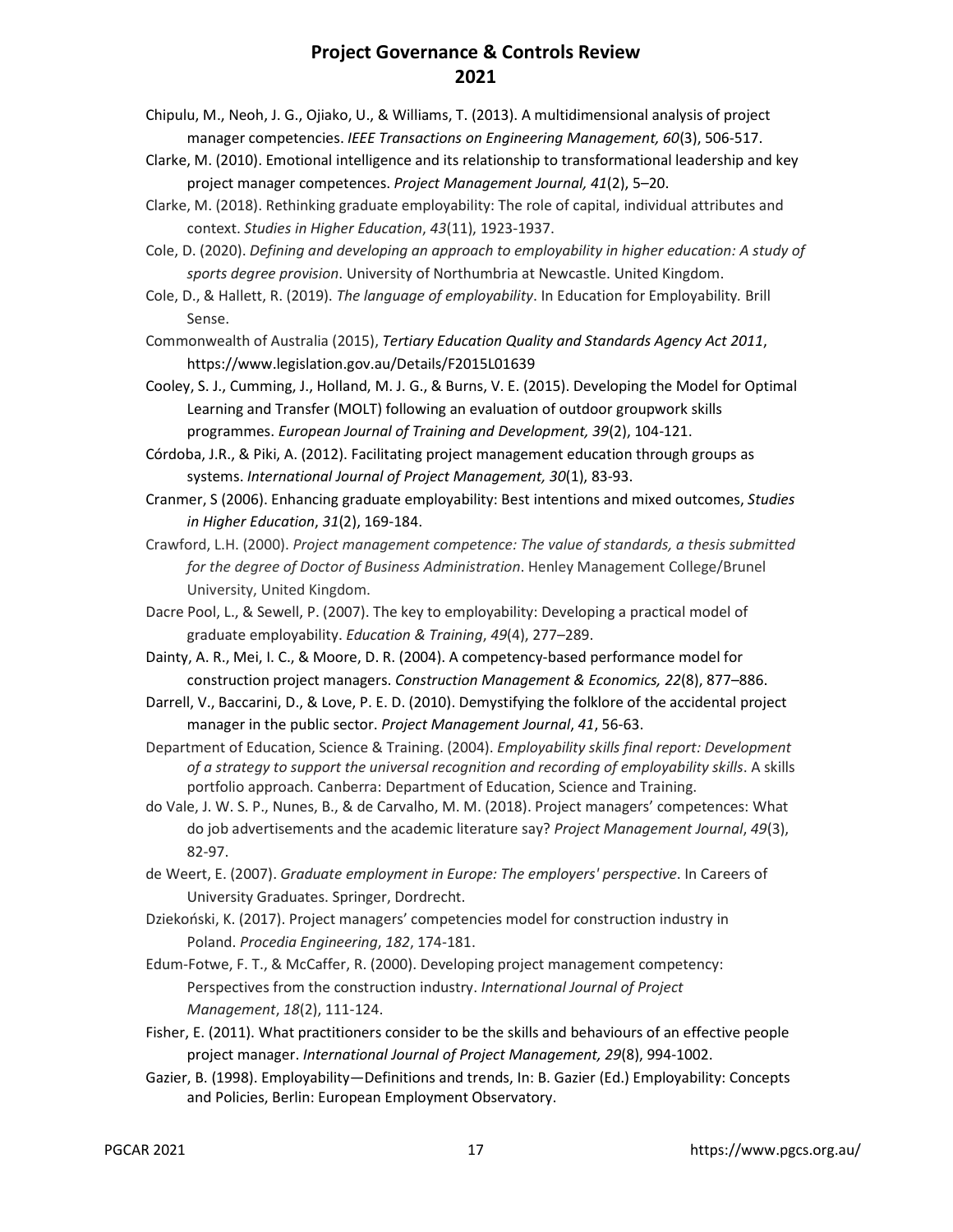- Green, A., M. de Hoyos, S.-A. Barnes, D. Owen, B. Baldauf, and H. Behle. (2013). Literature Review on Employability, Inclusion and ICT, Report 1: The Concept of Employability, with a Specific Focus on Young People, Older Workers and Migrants." JRC Technical Report Report EUR 25794 EN, Editors: Institute for Prospective Technological Studies, Joint Research Centre, European Commission, Luxembourg.
- Griffiths, D. A., M. Inman, H. Rojas, & K. Williams. (2018). Transitioning Student Identity and Sense of Place: Future Possibilities for Assessment and Development of Student Employability Skills. *Studies in Higher Education*, *43*(5), 891–913.
- Handbook of Accreditation for Academic Degrees and Awards (2016), https://www.pmi.org/globalaccreditation-center/-/media/pmi/documents/public/pdf/gac/handbook-2016.pdf?sc\_lang\_temp=en
- Harvey, L. (2005). Embedding and integrating employability. *New Directions for Institutional Research*, *128*, 13-28.
- Harvey, L., Locke, W. and Morey, A. (2002). *Enhancing employability, recognising diversity*. London, Universities UK.
- Hillage, P., and Pollard. E., (1998). *Employability: Developing a Framework for Policy Analysis*. London: Department of Education and Employment.
- Hogan, R., T. Chamorro-Premuzic, & R. Kaiser. 2013. Employability and Career Success: Bridging the Gap Between Theory and Reality. *Industrial and Organizational Psychology, 6*(1), 3–16.
- Holmes, L. (2006, May). *Reconsidering graduate employability: Beyond possessive-instrumentalism*. In 7th International Conference on HRD Research and Practice Across Europe, University of Tilburg.
- Huff, P. L. (2014). The goal project: A group assignment to encourage creative thinking, leadership abilities and communication skills. *Accounting Education, 23*(6), 582-594.
- Jollands, M., Jolly, L., & Molyneaux, T. (2012). Project-based learning as a contributing factor to graduates' work readiness. *European Journal of Engineering Education*, *37*(2), 143-154.
- Keil, M., Lee, H. K., & Deng, T. (2013). Understanding the most critical skills for managing IT projects: A Delphi study of IT project managers. *Information & management*, *50*(7), 398-414.
- King, G., King, G., Keohane, R. O, & Verba, S. (1994). *Designing social inquiry*, Princeton: Princeton University Press.
- Liikamaa, K. (2015). Developing a project manager's competencies: A collective view of the most important competencies. *Procedia Manufacturing*, *3*, 681-687.
- Lowden, K., Hall, S., Elliot, D., & Lewin, J. (2011). *Employers' perceptions of the employability skills of new graduates*. London: Edge Foundation.
- Mason, G., Williams, G., and Cranmer, S. (2009). Employability skills initiatives in higher education: What effects do they have on graduate labour market outcomes? *Education Economics*, *17*(1), 1 - 30.
- McQuaid, R., & Lindsay, C. (2005). The concept of employability. *Urban Studies, 42*(2), 197–219.
- Mok, K. H., Wen, Z., & Dale, R. (2016). Employability and mobility in the valorisation of higher education qualifications: The experiences and reflections of Chinese students and graduates. *Journal of Higher Education Policy and Management*, *38*(3), 264-281.
- Moradi, S., Kähkönen, K., & Aaltonen, K. (2020). Project Managers' Competencies in Collaborative Construction Projects. *Buildings*, *10*(3), 1-17.
- Müller, R., & Turner, R. (2007). The influence of project managers on project success criteria and project success by type of project. *European Management Journal*, *25*(4), 298-309.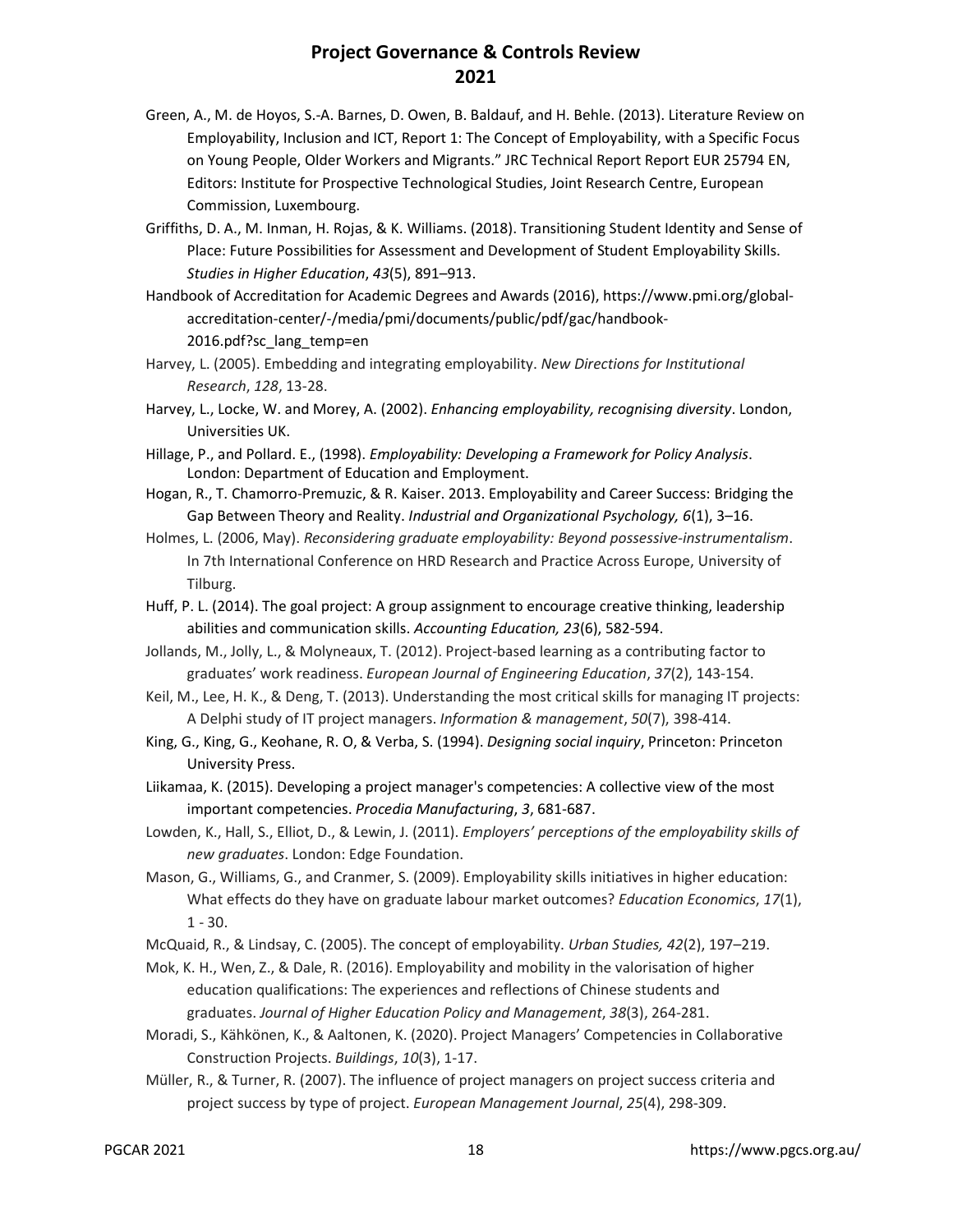- Müller, R., & Turner, R. (2010). Leadership competency profiles of successful project managers. *International Journal of Project Management*, *28*(5), 437-448.
- Napier, N. P., Keil, M., & Tan, F. B. (2009). IT project managers' construction of successful project management practice: a repertory grid investigation. *Information Systems Journal*, *19*(3), 255- 282.
- Nijhuis, S., Vrijhoef, R., & Kessels, J. (2018). Tackling project management competence research. *Project Management Journal*, *49*(3), 62-81.
- Nilsson, S. (2010). Enhancing individual employability: The perspective of engineering graduates. *Education & Training, 52*(6/7), 540-551.
- Oliver, B. (2015). Redefining graduate employability and work-integrated learning: Proposals for effective higher education in disrupted economies. *Journal of Teaching and Learning for Graduate Employability*, *6*(1), 56-65.
- Oliver, B., & Jorre de St Jorre, T. (2018). Graduate attributes for 2020 and beyond: Recommendations for Australian higher education providers. *Higher Education Research & Development*, *37*(4), 821-836.
- Osmani, M., Weerakkody, V., Hindi, N. M., Al-Esmail, R., Eldabi, T., Kapoor, K., & Irani, Z. (2015). Identifying the trends and impact of graduate attributes on employability: A literature review. *Tertiary Education and Management*, *21*(4), 367-379.
- Pant, I., & Baroudi, B. (2008). Project management education: The human skills imperative. *International Journal of Project Management, 26*(2), 124-128.
- Patanakul, P., & Milosevic, D. (2008). A competency model for effectiveness in managing multiple projects. *The Journal of High Technology Management Research*, *18*(2), 118-131.
- PMI (2017). *Project Management Job Growth and Talent Gap 2017–2027*. https://www.pmi.org/- /media/pmi/documents/public/pdf/learning/job-growth-report.pdf?v=c304efd3-8c2a-48dc-9489-a945a8a07614&sc\_lang\_temp=en
- Ramazani, J., & Jergeas, G. (2015). Project managers and the journey from good to great: The benefits of investment in project management training and education. *International Journal of Project Management, 33*(1), 41-52.
- Richardson, T. M., Earnhardt, M. P., & Marion, J. W. (2015). Is project management still an accidental profession? A qualitative study of career trajectory. *Sage Open*, *5*(1), 2158244015572098.
- Riebe, L., Roepen, D., Santarelli, B., & Marchioro, G. (2010). Teamwork: Effectively teaching an employability skill. *Education and Training, 52*(6/7), 528-539.
- Ritter, B. A., Small, E. E., Mortimer, J. W., & Doll, J. L. (2017). Designing management curriculum for workplace readiness: Developing students' soft skills. *Journal of Management Education, 42*(1), 80-103.
- Rothwell, A., & J. Arnold. 2007. Self-perceived employability: Development and validation of a scale. *Personnel Review*, *36*(1), 23–41.
- Saunders, V., & Zuzel, K. (2010). Evaluating employability skills: Employer and student perceptions. *Bioscience education*, *15*(1), 1-15.
- Shah, S. Z. A. (2013). The use of group activities in developing personal transferable skills. *Innovations in Education and Teaching International, 50*(3), 297-307.
- Shenhar, A. J. (2001). One size does not fit all projects: Exploring classical contingency domains. *Management science*, *47*(3), 394-414.
- Silva de Araújo, C. C., & Pedron, C. D. (2015). IT project manager competencies and IT project success: A qualitative study. *Organisational Project Management*, *2*(1), 53-75.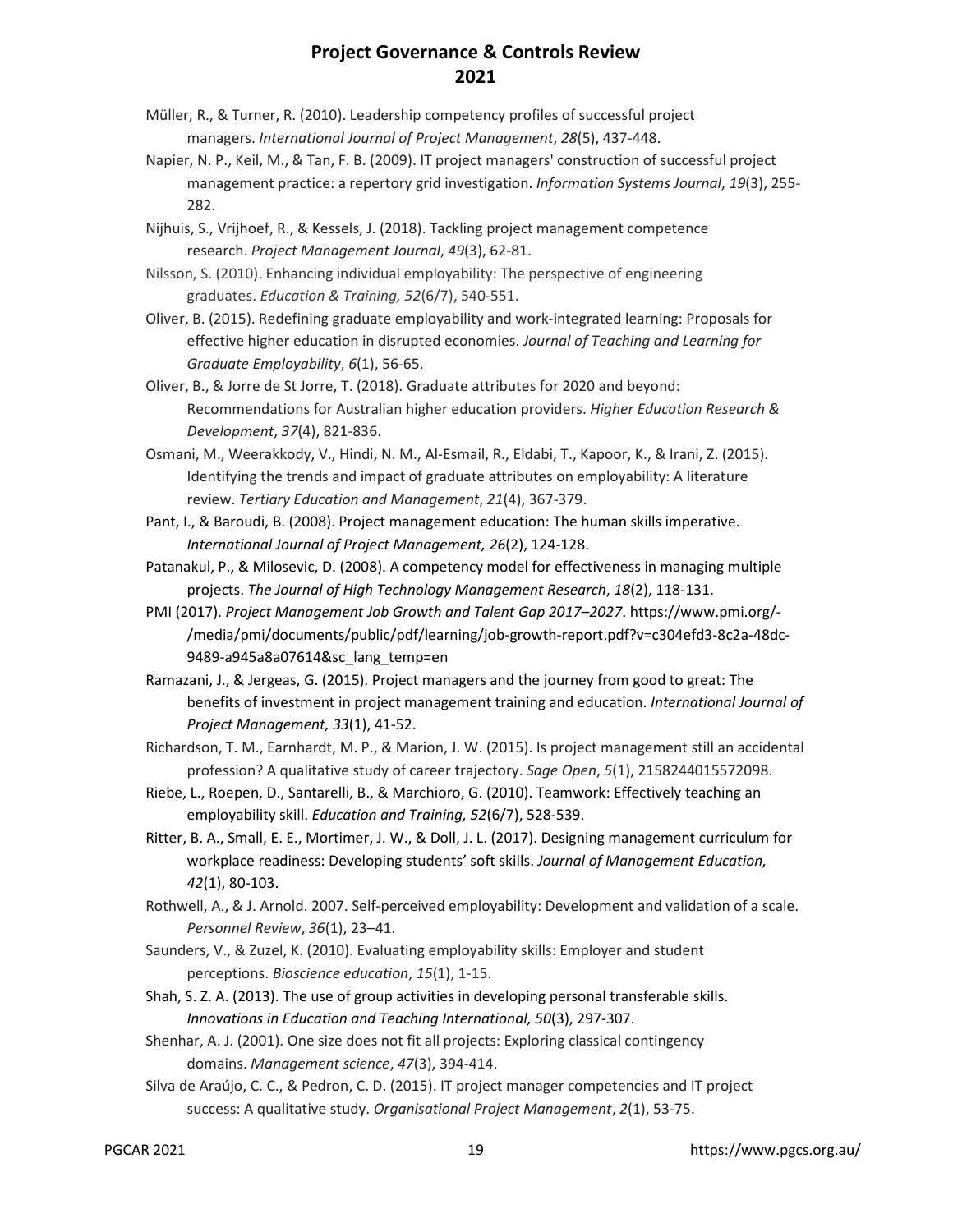- Sin, C., & Amaral, A. (2016). Academics' and employers' perceptions about responsibilities for employability and their initiatives towards its development. *Higher Education, 73*(1), 97-111.
- Skulmoski, G. J., & Hartman, F. T. (2010). Information systems project manager soft competencies: A project-phase investigation. *Project Management Journal*, *41*(1), 61-80.
- Small, L., Shacklock, K., & Marchant, T. (2018). Employability: A contemporary review for higher education stakeholders. *Journal of Vocational Education & Training*, *70*(1), 148-166.

Smith, C., Ferns, S., & Russell, L. (2014). The impact of work integrated learning on student workreadiness. Final report, Curtin University of Technology, LSN Teaching Development Unit, https://espace.curtin.edu.au/bitstream/handle/20.500.11937/55398/255434.pdf?sequence=2 &isAllowed=y

- Stevenson, D. H., & Starkweather, J. A. (2010). PM critical competency index: IT execs prefer soft skills. *International Journal of Project Management*, *28*(7), 663-671.
- Study Portal. (2020). *Study portals*. https://www. bachelorsportal. com
- Suleman, F. (2018). The employability skills of higher education graduates: Insights into conceptual frameworks and methodological options. *Higher Education*, *76*(2), 263-278.

Sunindijo, R. Y., & Zou, P. X. (2011). CHPT construct: Essential skills for construction project managers. *International Journal of Project Organisation and Management*, *3*(2), 139-163.

Thijssen, J. G., Van der Heijden, B. I., & Rocco, T. S. (2008). Toward the employability—link model: Current employment transition to future employment perspectives. *Human Resource Development Review*, *7*(2), 165-183.

Thomas, J., & Mengel, T. (2008). Preparing project managers to deal with complexity – Advanced project management education. *International Journal of Project Management, 26*(3), 304-315.

- Tymon, A. (2013). The student perspective on employability. *Studies in Higher Education*, *38*(6), 841- 856.
- Vaz-Serra, P., & Mitcheltree, H. (2020). Understanding the Key Master of Construction Project Management Graduate Competencies Required to Meet Industry Needs in Australia. *International Journal of Construction Education and Research*, 1-20.
- Verma, P., Nankervis, A., Priyono, S., Moh'd Saleh, N., Connell, J., & Burgess, J. (2018). Graduate work-readiness challenges in the Asia-Pacific region and the role of HRM. *Equality, Diversity and Inclusion: An International Journal*, *37*(2), 121–137.
- Versloot, A. M., Glaudé, M. T., & Thijssen, J. G. L. (1998). *Employability: een pluriform arbeidsmarktfenomeen [Employability: A multiform labour market phenomenon].* Amsterdam: MGK.
- Whitty, S. J. (2005). A memetic paradigm of project management. *International Journal of Project Management*, *23*(8), 575-583.

Williams, S., Dodd, L. J., Steele, C., & Randall, R. (2016). A systematic review of current understandings of employability. *Journal of Education and Work*, *29*(8), 877-901.

- Yorke, M. (2004). Employability in the Undergraduate Curriculum: Some Student Perspectives. *European Journal of Education, 39*(4), 409–427.
- Yorke, M. (2006). *Employability in higher education: What it is-what it is not* (Vol. 1). York: Higher Education Academy.
- Zhang, L. & Fan, W. (2013). Improving performance of construction projects: A Project Manager's Emotional Intelligence, *Engineering, Construction, and Architectural Management*, *20*(2), 195- 207.